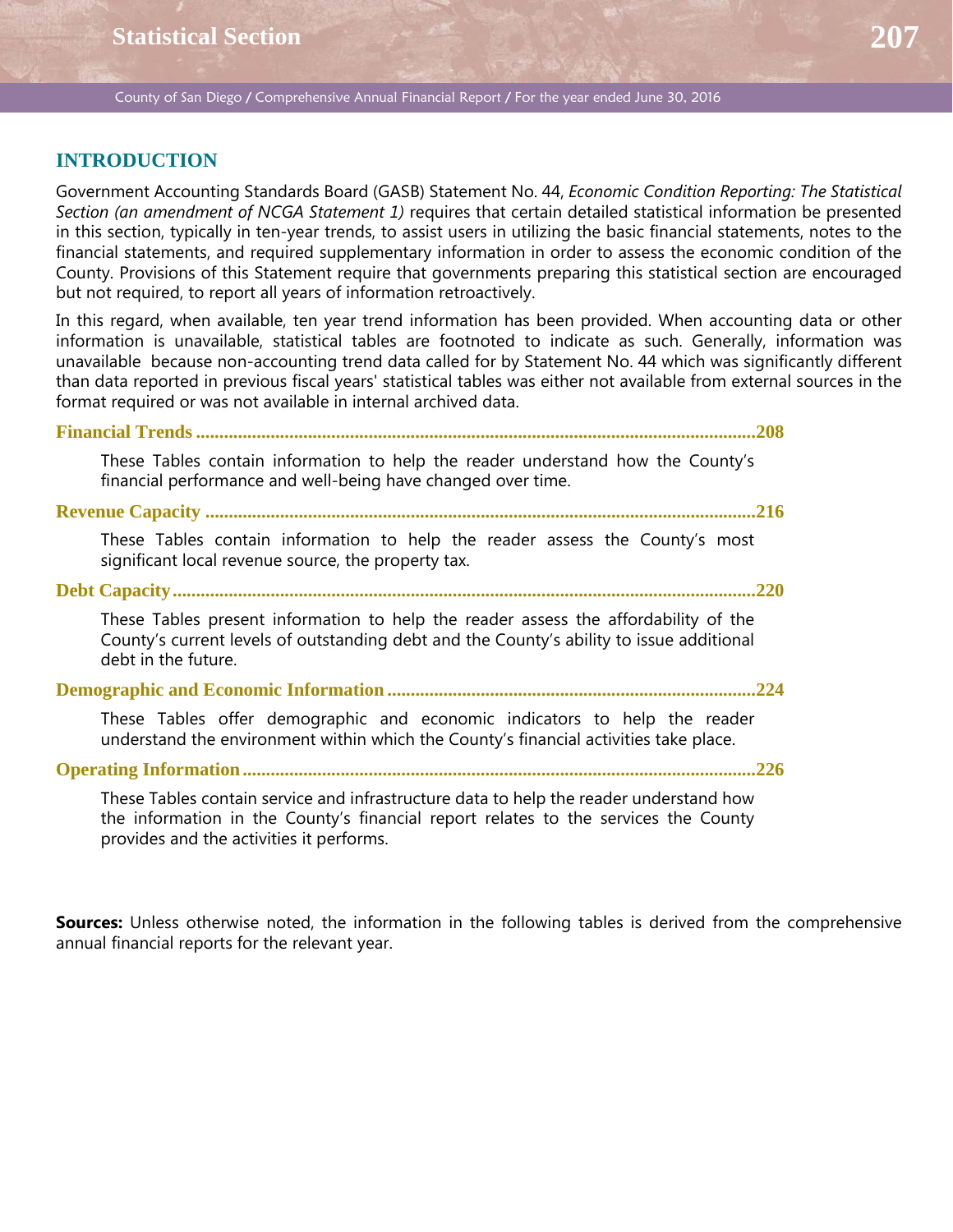|                                                 |                    |           | Table 1   |           |           |           |  |  |  |  |  |
|-------------------------------------------------|--------------------|-----------|-----------|-----------|-----------|-----------|--|--|--|--|--|
| <b>County of San Diego</b>                      |                    |           |           |           |           |           |  |  |  |  |  |
| <b>Net Position by Component</b>                |                    |           |           |           |           |           |  |  |  |  |  |
| <b>Last Ten Fiscal Years</b>                    |                    |           |           |           |           |           |  |  |  |  |  |
|                                                 |                    |           |           |           |           |           |  |  |  |  |  |
| (Accrual Basis of Accounting)<br>(In Thousands) |                    |           |           |           |           |           |  |  |  |  |  |
|                                                 | <b>Fiscal Year</b> |           |           |           |           |           |  |  |  |  |  |
|                                                 |                    | 2007      | 2008      | 2009      | 2010      | 2011      |  |  |  |  |  |
| Net position                                    |                    |           |           |           |           |           |  |  |  |  |  |
| Governmental activities                         |                    |           |           |           |           |           |  |  |  |  |  |
| Net investment in capital assets                | \$                 | 2,409,050 | 2,468,142 | 2,582,854 | 2,595,105 | 2,675,240 |  |  |  |  |  |
| Restricted                                      |                    | 162,318   | 181,198   | 314,107   | 247,585   | 529,808   |  |  |  |  |  |
| Unrestricted                                    |                    | 178,231   | 351.326   | 319.669   | 535,103   | 365,165   |  |  |  |  |  |
| Total governmental activities net position      |                    | 2,749,599 | 3,000,666 | 3,216,630 | 3,377,793 | 3,570,213 |  |  |  |  |  |
|                                                 |                    |           |           |           |           |           |  |  |  |  |  |
| <b>Business-type activities</b>                 |                    |           |           |           |           |           |  |  |  |  |  |
| Net investment in capital assets                |                    | 112,549   | 126,237   | 148,146   | 164,845   | 163,268   |  |  |  |  |  |
| Restricted                                      |                    |           |           |           |           |           |  |  |  |  |  |
| Unrestricted                                    |                    | 84,779    | 92,686    | 88.909    | 87,254    | 89,602    |  |  |  |  |  |
| Total business-type activities net position     |                    | 197,328   | 218,923   | 237,055   | 252,099   | 252,870   |  |  |  |  |  |
|                                                 |                    |           |           |           |           |           |  |  |  |  |  |
| Primary government                              |                    |           |           |           |           |           |  |  |  |  |  |
| Net investment in capital assets                |                    | 2,521,599 | 2,594,379 | 2,731,000 | 2,759,950 | 2,838,508 |  |  |  |  |  |
| Restricted                                      |                    | 162,318   | 181,198   | 314,107   | 247,585   | 529,808   |  |  |  |  |  |
| Unrestricted                                    |                    | 263,010   | 444,012   | 408,578   | 622,357   | 454,767   |  |  |  |  |  |
| Total primary government net position           | \$                 | 2,946,927 | 3,219,589 | 3,453,685 | 3,629,892 | 3,823,083 |  |  |  |  |  |

|                                             | <b>Fiscal Year</b> |           |           |             |             |  |  |  |
|---------------------------------------------|--------------------|-----------|-----------|-------------|-------------|--|--|--|
|                                             | 2012               | 2013      | 2014      | 2015        | 2016        |  |  |  |
| Net position                                |                    |           |           |             |             |  |  |  |
| Governmental activities                     |                    |           |           |             |             |  |  |  |
| Net investment in capital assets            | \$<br>2,770,556    | 2,861,061 | 3,015,405 | 3,042,782   | 3,124,804   |  |  |  |
| Restricted                                  | 553,249            | 619,855   | 669,832   | 619,565     | 604,917     |  |  |  |
| Unrestricted (1)                            | 454,565            | 514,015   | 655,954   | (1,268,029) | (1,090,381) |  |  |  |
| Total governmental activities net position  | 3,778,370          | 3,994,931 | 4,341,191 | 2,394,318   | 2,639,340   |  |  |  |
|                                             |                    |           |           |             |             |  |  |  |
| <b>Business-type activities</b>             |                    |           |           |             |             |  |  |  |
| Net investment in capital assets            | 162,874            | 167,430   | 171,911   | 167,453     | 167,282     |  |  |  |
| Restricted                                  |                    |           |           |             |             |  |  |  |
| Unrestricted (1)                            | 87,348             | 81,185    | 78,547    | 67,948      | 68,586      |  |  |  |
| Total business-type activities net position | 250,222            | 248,615   | 250,458   | 235,401     | 235,868     |  |  |  |
|                                             |                    |           |           |             |             |  |  |  |
| Primary government                          |                    |           |           |             |             |  |  |  |
| Net investment in capital assets            | 2,933,430          | 3,028,491 | 3,187,316 | 3,210,235   | 3,292,086   |  |  |  |
| Restricted                                  | 553,249            | 619,855   | 669,832   | 619,565     | 604,917     |  |  |  |
| Unrestricted (1)                            | 541,913            | 595,200   | 734,501   | (1,200,081) | (1,021,795) |  |  |  |
| Total primary government net position       | \$<br>4,028,592    | 4,243,546 | 4,591,649 | 2,629,719   | 2,875,208   |  |  |  |

(1) Beginning in 2015, these amounts reflect the implementation of Governmental Accounting Standards Board (GASB) Statement No. 68, Accounting and Financial Reporting for Pensions, an amendment of GASB Statement No. 27.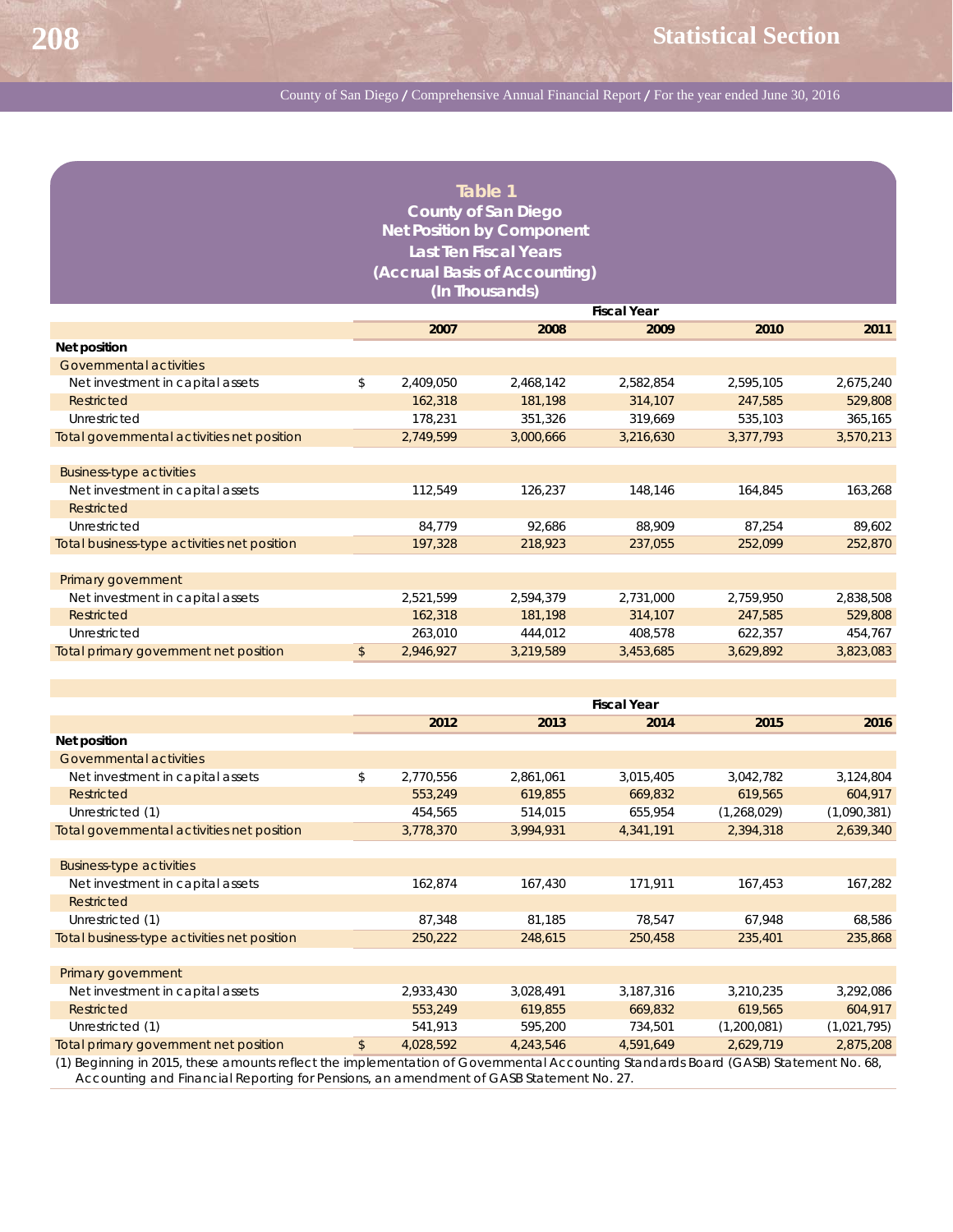|                                                                |                            | Table 2                        |                      |                      |                      |  |  |  |  |  |  |
|----------------------------------------------------------------|----------------------------|--------------------------------|----------------------|----------------------|----------------------|--|--|--|--|--|--|
|                                                                |                            | <b>County of San Diego</b>     |                      |                      |                      |  |  |  |  |  |  |
|                                                                |                            | <b>Changes in Net Position</b> |                      |                      |                      |  |  |  |  |  |  |
|                                                                |                            | For the Last Ten Fiscal Years  |                      |                      |                      |  |  |  |  |  |  |
| (Accrual Basis of Accounting)                                  |                            |                                |                      |                      |                      |  |  |  |  |  |  |
| (In Thousands)                                                 |                            |                                |                      |                      |                      |  |  |  |  |  |  |
|                                                                |                            |                                |                      |                      |                      |  |  |  |  |  |  |
|                                                                |                            |                                | <b>Fiscal Year</b>   |                      |                      |  |  |  |  |  |  |
|                                                                | 2007                       | 2008                           | 2009                 | 2010                 | 2011                 |  |  |  |  |  |  |
| Expenses                                                       |                            |                                |                      |                      |                      |  |  |  |  |  |  |
| Governmental activities                                        |                            |                                |                      |                      |                      |  |  |  |  |  |  |
| General government                                             | \$<br>249,993<br>1,079,320 | 298,607<br>1,180,114           | 275,508<br>1,158,162 | 304,305<br>1,091,910 | 229,767<br>1,128,967 |  |  |  |  |  |  |
| Public protection                                              |                            |                                |                      |                      |                      |  |  |  |  |  |  |
| Public ways and facilities                                     | 133,148                    | 144,452                        | 151,125              | 131,982              | 130,239              |  |  |  |  |  |  |
| Health and sanitation                                          | 580,384                    | 638,869                        | 678,217              | 681,448              | 721,939              |  |  |  |  |  |  |
| Public assistance                                              | 1,043,454                  | 1,114,453                      | 1,177,320            | 1,171,603            | 1,191,559            |  |  |  |  |  |  |
| Education                                                      | 33,223                     | 36,355                         | 42,424               | 39,165               | 35,734               |  |  |  |  |  |  |
| Recreation and cultural                                        | 28,469                     | 33,941                         | 34,542               | 33,629               | 36,699               |  |  |  |  |  |  |
| Interest on long-term debt                                     | 146,997                    | 119,138<br>3,565,929           | 118,927              | 111,942              | 106,381              |  |  |  |  |  |  |
| Total governmental activities expenses                         | 3,294,988                  |                                | 3,636,225            | 3,565,984            | 3,581,285            |  |  |  |  |  |  |
| <b>Business-type activities</b>                                | 8,209                      | 8,848                          | 10,614               | 12,389               | 12,876               |  |  |  |  |  |  |
| Airport                                                        |                            |                                |                      |                      |                      |  |  |  |  |  |  |
| Wastewater management                                          | 4,422<br>15,620            | 5,320                          | 16,666               | 5,523                | 5,806                |  |  |  |  |  |  |
| Sanitation district<br>Total business-type activities expenses | 28,251                     | 17,574<br>31,742               | 5,794<br>33,074      | 18,831<br>36,743     | 21,699               |  |  |  |  |  |  |
| Total primary government expenses                              | 3,323,239                  | 3,597,671                      | 3,669,299            | 3,602,727            | 40,381<br>3,621,666  |  |  |  |  |  |  |
|                                                                |                            |                                |                      |                      |                      |  |  |  |  |  |  |
| Program revenues                                               |                            |                                |                      |                      |                      |  |  |  |  |  |  |
| Governmental activities                                        |                            |                                |                      |                      |                      |  |  |  |  |  |  |
| Charges for services:                                          |                            |                                |                      |                      |                      |  |  |  |  |  |  |
| General government                                             | 98,365                     | 130,645                        | 93,939               | 90,503               | 92,085               |  |  |  |  |  |  |
| Public protection                                              | 201,332                    | 217,953                        | 215,343              | 204,405              | 235,913              |  |  |  |  |  |  |
| Other activities                                               | 153,717                    | 137,020                        | 133,834              | 150,461              | 160,067              |  |  |  |  |  |  |
| Operating grants and contributions                             | 2,113,585                  | 2,152,380                      | 2,181,366            | 2,192,591            | 2,211,946            |  |  |  |  |  |  |
| Capital grants and contributions                               | 7,559                      | 24,474                         | 60,703               | 33,246               | 25,329               |  |  |  |  |  |  |
| Total governmental activities program revenues                 | 2,574,558                  | 2,662,472                      | 2,685,185            | 2,671,206            | 2,725,340            |  |  |  |  |  |  |
| <b>Business-type activities</b>                                |                            |                                |                      |                      |                      |  |  |  |  |  |  |
| Charges for services:                                          |                            |                                |                      |                      |                      |  |  |  |  |  |  |
| Airport                                                        | 9,367                      | 16,097                         | 9,397                | 9,299                | 11,301               |  |  |  |  |  |  |
| Wastewater management                                          | 4,662                      | 5,318                          | 6,567                | 6,616                | 6,509                |  |  |  |  |  |  |
| Sanitation district                                            | 17,995                     | 20,060                         | 20,114               | 19,823               | 20,431               |  |  |  |  |  |  |
| Operating grants and contributions                             | 8,257                      | 7,725                          | 12,974               | 15,330               | 1,544                |  |  |  |  |  |  |
| Capital grants and contributions                               | 464                        |                                |                      |                      |                      |  |  |  |  |  |  |
| Total business-type program revenues                           | 40,745                     | 49,200                         | 49,052               | 51,068               | 39,785               |  |  |  |  |  |  |
| Total primary government program revenues                      | 2,615,303                  | 2,711,672                      | 2,734,237            | 2,722,274            | 2,765,125            |  |  |  |  |  |  |
|                                                                |                            |                                |                      |                      |                      |  |  |  |  |  |  |
| <b>Net (Expense) Revenue</b>                                   |                            |                                |                      |                      |                      |  |  |  |  |  |  |
| Governmental activities                                        | (720, 430)                 | (903, 457)                     | (951, 040)           | (894, 778)           | (855, 945)           |  |  |  |  |  |  |
| <b>Business-type activities</b>                                | 12,494                     | 17,458                         | 15,978               | 14,325               | (596)                |  |  |  |  |  |  |
| Total primary government net (expense) revenue \$              | (707, 936)                 | (885,999)                      | (935,062)            | (880, 453)           | (856, 541)           |  |  |  |  |  |  |

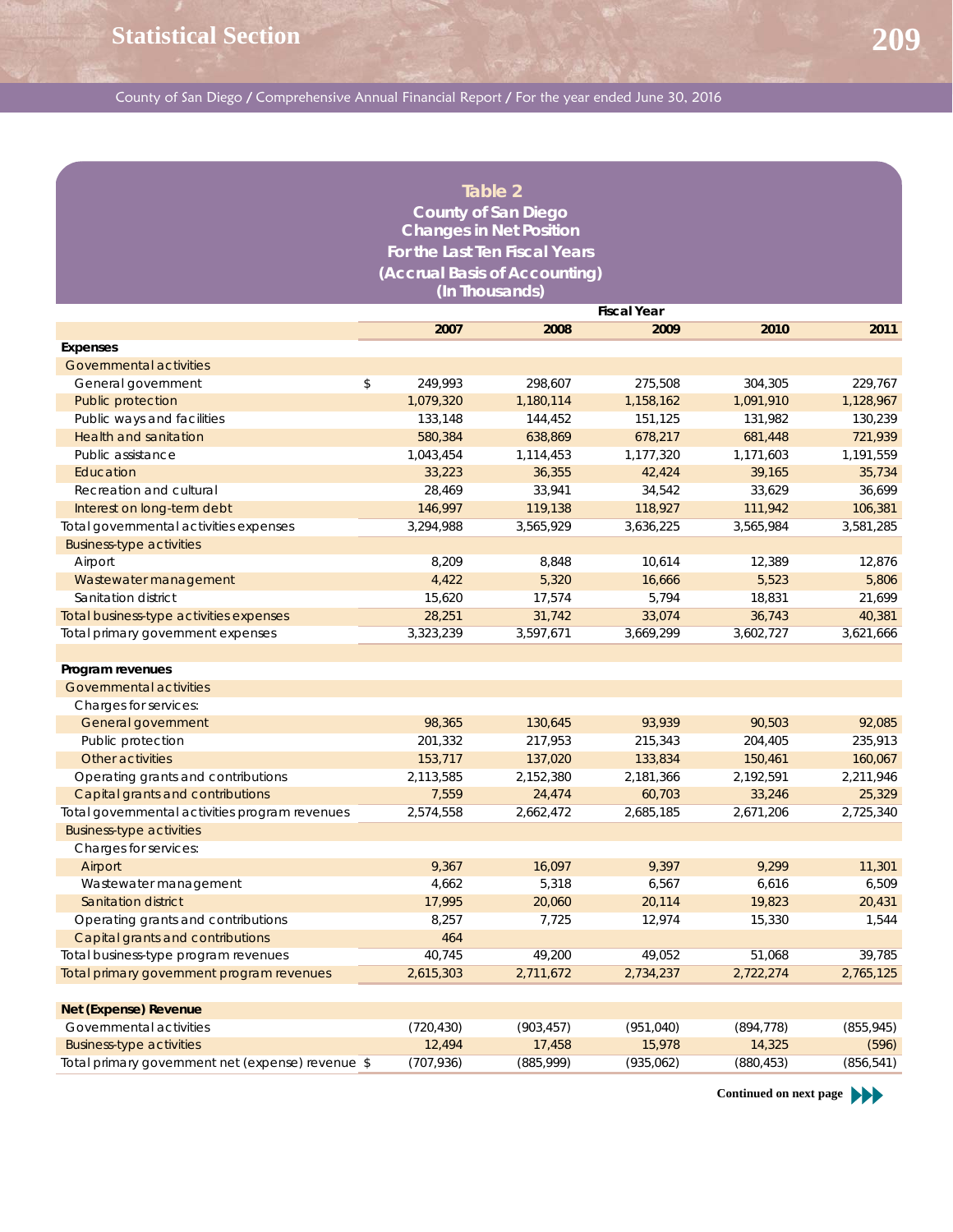| Table 2                        |
|--------------------------------|
| <b>County of San Diego</b>     |
| <b>Changes in Net Position</b> |
| For the Last Ten Fiscal Years  |
| (Accrual Basis of Accounting)  |
| (In Thousands)                 |

| (Continued)                                    |               |           |                    |            |           |
|------------------------------------------------|---------------|-----------|--------------------|------------|-----------|
|                                                |               |           | <b>Fiscal Year</b> |            |           |
|                                                | 2012          | 2013      | 2014               | 2015       | 2016      |
| <b>Expenses</b>                                |               |           |                    |            |           |
| <b>Governmental activities</b>                 |               |           |                    |            |           |
| General government                             | \$<br>271,485 | 240,409   | 249,066            | 258,169    | 257,887   |
| <b>Public protection</b>                       | 1,179,815     | 1,236,708 | 1,312,074          | 1,309,087  | 1,359,423 |
| Public ways and facilities                     | 132,166       | 135,432   | 148,209            | 161,341    | 140,245   |
| <b>Health and sanitation</b>                   | 790,907       | 851,246   | 631,543            | 640,020    | 675,077   |
| Public assistance                              | 1,175,678     | 1,183,923 | 1,418,703          | 1,327,664  | 1,421,851 |
| Education                                      | 34,669        | 34,104    | 35,647             | 37,686     | 41,086    |
| Recreation and cultural                        | 36,128        | 34,204    | 38,903             | 42.748     | 44,883    |
| Interest on long-term debt                     | 102,338       | 95,801    | 92,709             | 86,816     | 81,665    |
| Total governmental activities expenses         | 3,723,186     | 3,811,827 | 3,926,854          | 3,863,531  | 4,022,117 |
| <b>Business-type activities</b>                |               |           |                    |            |           |
| Airport                                        | 12,736        | 14,107    | 14,118             | 14,664     | 14,439    |
| Wastewater management                          | 5,980         | 22,936    |                    |            |           |
| Sanitation district                            | 22,335        | 5,754     | 28,291             | 30,745     | 28,693    |
| <b>Jail Stores Commissary</b>                  |               |           | 4,816              | 4,506      | 5,362     |
| Total business-type activities expenses        | 41,051        | 42,797    | 47,225             | 49,915     | 48,494    |
| Total primary government expenses              | 3,764,237     | 3,854,624 | 3,974,079          | 3,913,446  | 4,070,611 |
|                                                |               |           |                    |            |           |
| Program revenues                               |               |           |                    |            |           |
| Governmental activities                        |               |           |                    |            |           |
| <b>Charges for services:</b>                   |               |           |                    |            |           |
| General government                             | 99,872        | 98,205    | 100,328            | 92,109     | 99,531    |
| <b>Public protection</b>                       | 237,632       | 244,612   | 240,850            | 250,054    | 252,303   |
| Other activities                               | 168,851       | 153,958   | 169,274            | 162,578    | 164,721   |
| Operating grants and contributions             | 2,317,522     | 2,467,966 | 2,519,619          | 2,467,817  | 2,543,749 |
| Capital grants and contributions               | 11,005        | 32,728    | 114,310            | 39,224     | 12,947    |
| Total governmental activities program revenues | 2,834,882     | 2,997,469 | 3,144,381          | 3,011,782  | 3,073,251 |
| <b>Business-type activities</b>                |               |           |                    |            |           |
| <b>Charges for services:</b>                   |               |           |                    |            |           |
| Airport                                        | 11,568        | 11,077    | 12,647             | 11,984     | 12,044    |
| Wastewater management                          | 6,502         | 6,561     |                    |            |           |
| Sanitation district                            | 18,406        | 18,564    | 25,037             | 26,831     | 26,719    |
| <b>Jail Stores Commissary</b>                  |               |           | 5,659              | 4,538      |           |
| Operating grants and contributions             | 539           | 4,933     | 3,793              | 702        | 3,513     |
| Capital grants and contributions               |               |           |                    |            |           |
| Total business-type program revenues           | 37,015        | 41,135    | 47,136             | 44,055     | 42,276    |
| Total primary government program revenues      | 2,871,897     | 3,038,604 | 3,191,517          | 3,055,837  | 3,115,527 |
|                                                |               |           |                    |            |           |
| <b>Net (Expense) Revenue</b>                   |               |           |                    |            |           |
|                                                | (0.00000)     | (01100)   | $(700 \times 70)$  | (0.54.710) | (0.10011) |

| Governmental activities                           | (888, 304) | (814.358)  | (782.473) | (851, 749) | (948, 866) |
|---------------------------------------------------|------------|------------|-----------|------------|------------|
| <b>Business-type activities</b>                   | (4,036)    | (1.662)    | (89)      | (5,860)    | (6, 218)   |
| Total primary government net (expense) revenue \$ | (892, 340) | (816, 020) | (782,562) | (857,609)  | (955,084)  |

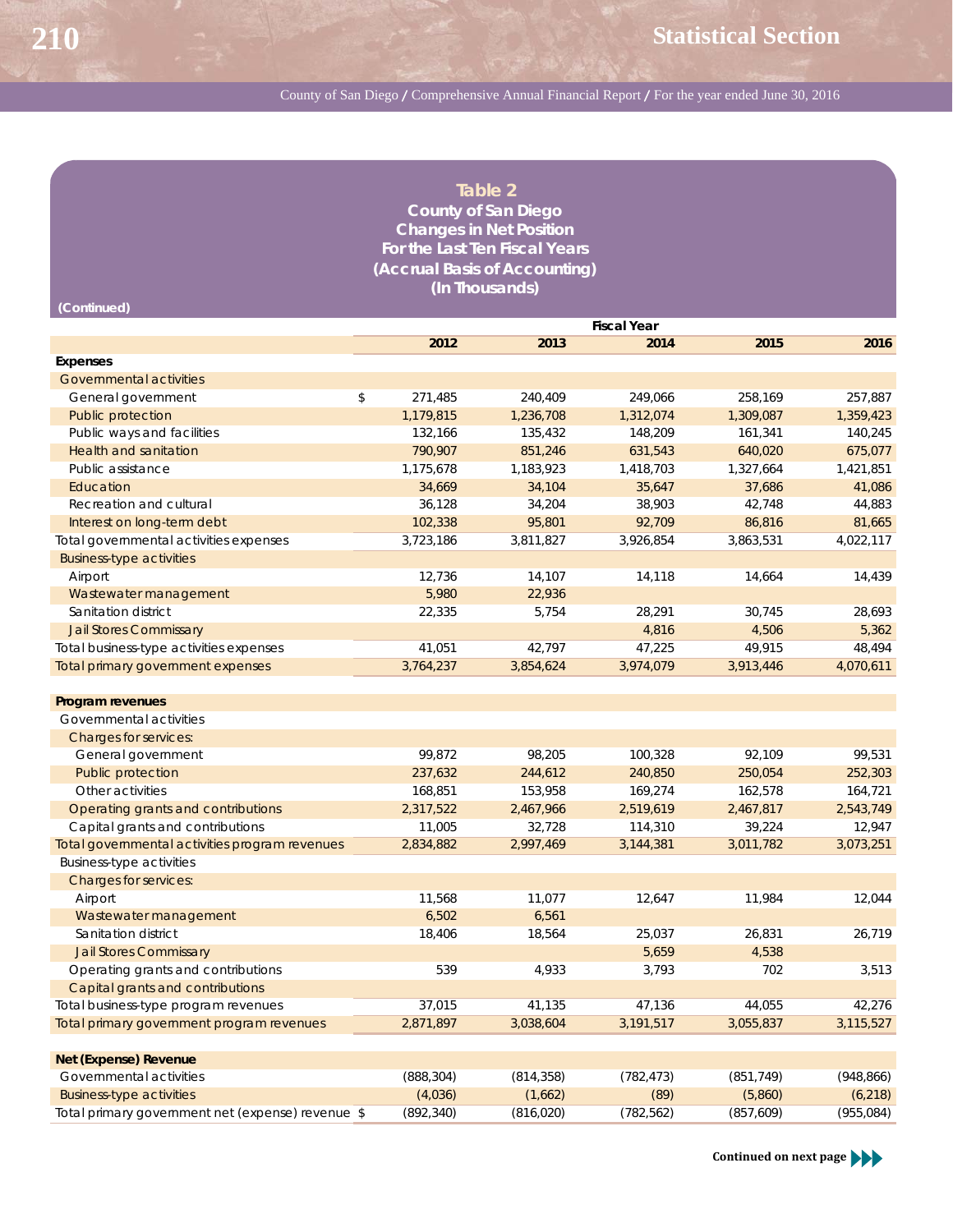### **Table 2 County of San Diego Changes in Net Position For the Last Ten Fiscal Years (Accrual Basis of Accounting) (In Thousands)**

| (Continued)                                        |               |           |           |                    |           |           |
|----------------------------------------------------|---------------|-----------|-----------|--------------------|-----------|-----------|
|                                                    |               |           |           | <b>Fiscal Year</b> |           |           |
|                                                    |               | 2007      | 2008      | 2009               | 2010      | 2011      |
| General revenues and other changes in net position |               |           |           |                    |           |           |
| Governmental activities                            |               |           |           |                    |           |           |
| Taxes:                                             |               |           |           |                    |           |           |
| Property taxes                                     | $\sqrt[6]{}$  | 559,726   | 637,491   | 618,048            | 593,553   | 580,570   |
| Other taxes                                        |               | 26.760    | 20.374    | 15,167             | 15,991    | 16,207    |
| Transient occupancy tax                            |               |           |           |                    |           |           |
| Real property transfer tax                         |               |           |           |                    |           |           |
| Miscellaneous taxes                                |               |           |           |                    |           |           |
| Intergovernmental unrestricted:                    |               |           |           |                    |           |           |
| Property taxes in lieu of VLF (1)                  |               | 277,930   | 303,348   | 316,925            | 308,842   | 303,625   |
| Sales and use taxes                                |               | 26.534    | 24.872    | 22,435             | 20,576    | 22,457    |
| Investment earnings                                |               | 88,974    | 87,554    | 57,859             | 30,941    | 22,024    |
| Other general revenues                             |               | 95,343    | 80.804    | 118,929            | 85,693    | 104,260   |
| Total governmental general revenues                |               | 1,075,267 | 1,154,443 | 1,149,363          | 1,055,596 | 1,049,143 |
| <b>Transfers</b>                                   |               | 601       | 81        | 151                | 345       | (778)     |
| <b>Total governmental activities</b>               |               | 1,075,868 | 1,154,524 | 1,149,514          | 1,055,941 | 1,048,365 |
| <b>Business-type activities</b>                    |               |           |           |                    |           |           |
| Investment earnings                                |               | 4,189     | 4,113     | 2,237              | 1,046     | 582       |
| Other general revenues                             |               | 2,909     | 105       | 68                 | 18        | 7         |
| Total business-type general revenues               |               | 7,098     | 4,218     | 2,305              | 1,064     | 589       |
| <b>Transfers</b>                                   |               | (601)     | (81)      | (151)              | (345)     | 778       |
| Total business-type activities                     |               | 6,497     | 4,137     | 2,154              | 719       | 1,367     |
| Total primary government                           |               | 1,082,365 | 1,158,661 | 1,151,668          | 1,056,660 | 1,049,732 |
|                                                    |               |           |           |                    |           |           |
| Change in net position                             |               |           |           |                    |           |           |
| <b>Governmental activities</b>                     |               | 355,438   | 251,067   | 198,474            | 161,163   | 192,420   |
| <b>Business-type activities</b>                    |               | 18,991    | 21,595    | 18,132             | 15,044    | 771       |
| Total change in net position                       | $\mathsf{\$}$ | 374,429   | 272,662   | 216,606            | 176,207   | 193,191   |
|                                                    |               |           |           |                    |           |           |

(1) In 2005, the County's share of vehicle license fee (VLF) was eliminated and replaced with property tax revenue.

**Continued on next page**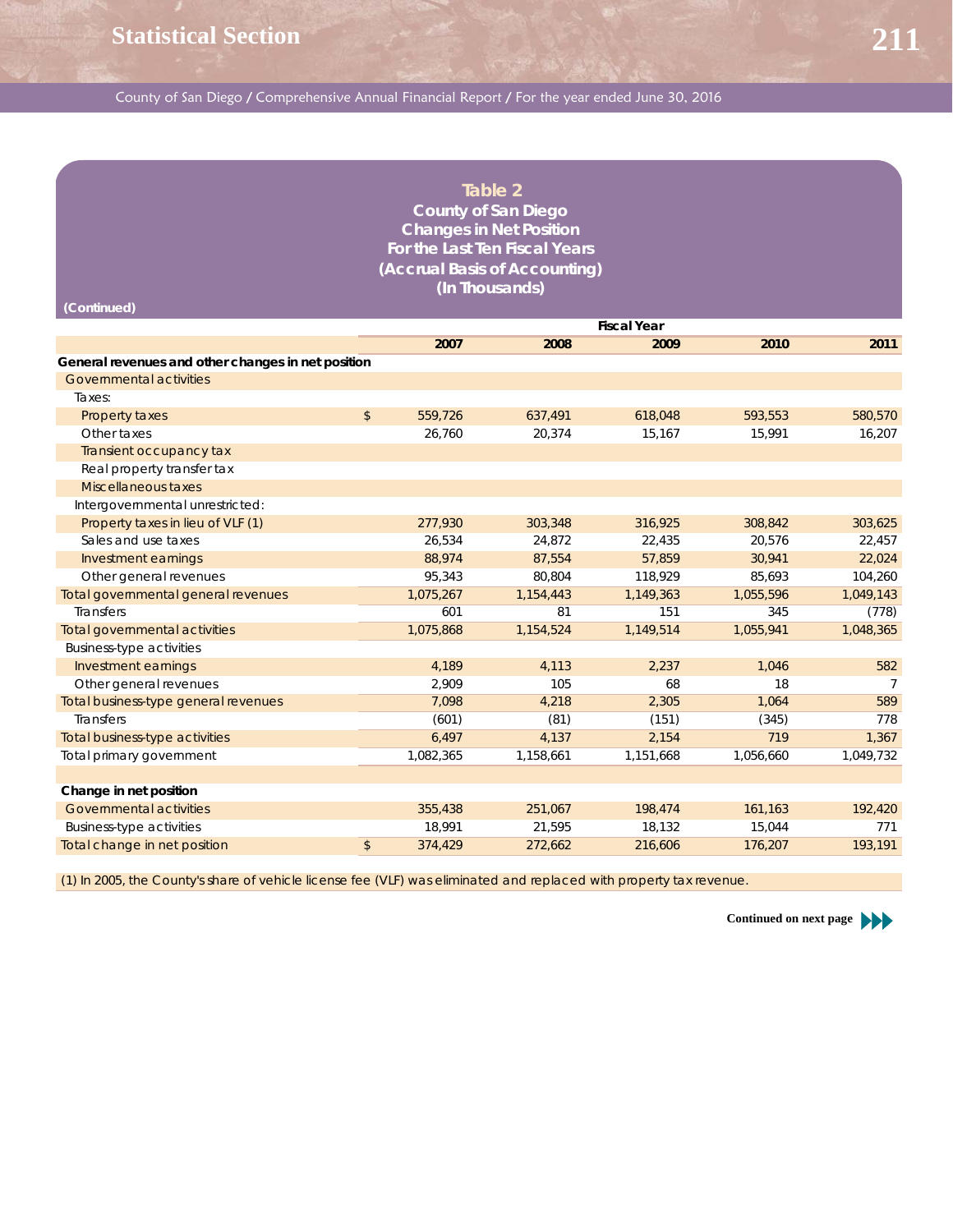| Table 2                              |
|--------------------------------------|
| <b>County of San Diego</b>           |
| <b>Changes in Net Position</b>       |
| <b>For the Last Ten Fiscal Years</b> |
| (Accrual Basis of Accounting)        |
| (In Thousands)                       |

| <b>Fiscal Year</b><br>2012<br>2013<br>2014<br>2015<br>2016<br>General revenues and other changes in net position<br>Governmental activities<br>Taxes:<br>$\mathfrak{S}$<br>616,183<br>587,145<br>627.709<br>648.974<br>680.434<br>Property taxes<br>17.200<br>20,912<br>Other taxes<br>3,404<br>4,128<br>4,166<br>Transient occupancy tax<br>Real property transfer tax<br>20.074<br>21.049<br>24,589<br>Miscellaneous taxes<br>14<br>15<br>38<br>Intergovernmental unrestricted:<br>Property taxes in lieu of VLF (1)<br>351,524<br>304,614<br>303,646<br>313,844<br>332,928<br>Sales and use taxes<br>25,055<br>28,898<br>24,809<br>24,871<br>27,847<br>12,338<br>3,504<br>16,635<br>12,250<br>17,818<br>Investment earnings<br>82,745<br>Other general revenues<br>110,676<br>90,789<br>132,612<br>93,889<br>1,190,174<br>Total governmental general revenues<br>1,086,066<br>1,030,805<br>1,139,163<br>1,141,118<br>(28)<br>3,714<br><b>Transfers</b><br>114<br>7.086<br>2,693<br>Extraordinary gain<br>10.423<br><b>Total governmental activities</b><br>1,096,461<br>1,030,919<br>1,193,888<br>1,146,249<br>1,143,811<br><b>Business-type activities</b><br>Investment earnings<br>1,151<br>502<br>336<br>1,622<br>46<br>209<br>123<br>3,055<br>8,777<br>Other general revenues<br>2,565<br>10,399<br>169<br>Total business-type general revenues<br>1,360<br>3,067<br>3,391<br><b>Transfers</b><br>(7,086)<br>28<br>(114)<br>(2,693)<br>(3, 714)<br>6,685<br><b>Total business-type activities</b><br>1,388<br>55<br>(4,019)<br>698<br>1,097,849<br>1,200,573<br>Total primary government<br>1,030,974<br>1,142,230<br>1,144,509<br>Change in net position<br>Governmental activities<br>208,157<br>216,561<br>363,776<br>292,062<br>245,022<br><b>Business-type activities</b><br>(2,648)<br>(1,607)<br>(4, 108)<br>467<br>(5, 162)<br>Total change in net position<br>$\sqrt[6]{2}$<br>205,509<br>214,954<br>359,668<br>286,900<br>245,489 | (Continued) |  |  |  |
|-----------------------------------------------------------------------------------------------------------------------------------------------------------------------------------------------------------------------------------------------------------------------------------------------------------------------------------------------------------------------------------------------------------------------------------------------------------------------------------------------------------------------------------------------------------------------------------------------------------------------------------------------------------------------------------------------------------------------------------------------------------------------------------------------------------------------------------------------------------------------------------------------------------------------------------------------------------------------------------------------------------------------------------------------------------------------------------------------------------------------------------------------------------------------------------------------------------------------------------------------------------------------------------------------------------------------------------------------------------------------------------------------------------------------------------------------------------------------------------------------------------------------------------------------------------------------------------------------------------------------------------------------------------------------------------------------------------------------------------------------------------------------------------------------------------------------------------------------------------------------------------------------------------------------------------------------------|-------------|--|--|--|
|                                                                                                                                                                                                                                                                                                                                                                                                                                                                                                                                                                                                                                                                                                                                                                                                                                                                                                                                                                                                                                                                                                                                                                                                                                                                                                                                                                                                                                                                                                                                                                                                                                                                                                                                                                                                                                                                                                                                                     |             |  |  |  |
|                                                                                                                                                                                                                                                                                                                                                                                                                                                                                                                                                                                                                                                                                                                                                                                                                                                                                                                                                                                                                                                                                                                                                                                                                                                                                                                                                                                                                                                                                                                                                                                                                                                                                                                                                                                                                                                                                                                                                     |             |  |  |  |
|                                                                                                                                                                                                                                                                                                                                                                                                                                                                                                                                                                                                                                                                                                                                                                                                                                                                                                                                                                                                                                                                                                                                                                                                                                                                                                                                                                                                                                                                                                                                                                                                                                                                                                                                                                                                                                                                                                                                                     |             |  |  |  |
|                                                                                                                                                                                                                                                                                                                                                                                                                                                                                                                                                                                                                                                                                                                                                                                                                                                                                                                                                                                                                                                                                                                                                                                                                                                                                                                                                                                                                                                                                                                                                                                                                                                                                                                                                                                                                                                                                                                                                     |             |  |  |  |
|                                                                                                                                                                                                                                                                                                                                                                                                                                                                                                                                                                                                                                                                                                                                                                                                                                                                                                                                                                                                                                                                                                                                                                                                                                                                                                                                                                                                                                                                                                                                                                                                                                                                                                                                                                                                                                                                                                                                                     |             |  |  |  |
|                                                                                                                                                                                                                                                                                                                                                                                                                                                                                                                                                                                                                                                                                                                                                                                                                                                                                                                                                                                                                                                                                                                                                                                                                                                                                                                                                                                                                                                                                                                                                                                                                                                                                                                                                                                                                                                                                                                                                     |             |  |  |  |
|                                                                                                                                                                                                                                                                                                                                                                                                                                                                                                                                                                                                                                                                                                                                                                                                                                                                                                                                                                                                                                                                                                                                                                                                                                                                                                                                                                                                                                                                                                                                                                                                                                                                                                                                                                                                                                                                                                                                                     |             |  |  |  |
|                                                                                                                                                                                                                                                                                                                                                                                                                                                                                                                                                                                                                                                                                                                                                                                                                                                                                                                                                                                                                                                                                                                                                                                                                                                                                                                                                                                                                                                                                                                                                                                                                                                                                                                                                                                                                                                                                                                                                     |             |  |  |  |
|                                                                                                                                                                                                                                                                                                                                                                                                                                                                                                                                                                                                                                                                                                                                                                                                                                                                                                                                                                                                                                                                                                                                                                                                                                                                                                                                                                                                                                                                                                                                                                                                                                                                                                                                                                                                                                                                                                                                                     |             |  |  |  |
|                                                                                                                                                                                                                                                                                                                                                                                                                                                                                                                                                                                                                                                                                                                                                                                                                                                                                                                                                                                                                                                                                                                                                                                                                                                                                                                                                                                                                                                                                                                                                                                                                                                                                                                                                                                                                                                                                                                                                     |             |  |  |  |
|                                                                                                                                                                                                                                                                                                                                                                                                                                                                                                                                                                                                                                                                                                                                                                                                                                                                                                                                                                                                                                                                                                                                                                                                                                                                                                                                                                                                                                                                                                                                                                                                                                                                                                                                                                                                                                                                                                                                                     |             |  |  |  |
|                                                                                                                                                                                                                                                                                                                                                                                                                                                                                                                                                                                                                                                                                                                                                                                                                                                                                                                                                                                                                                                                                                                                                                                                                                                                                                                                                                                                                                                                                                                                                                                                                                                                                                                                                                                                                                                                                                                                                     |             |  |  |  |
|                                                                                                                                                                                                                                                                                                                                                                                                                                                                                                                                                                                                                                                                                                                                                                                                                                                                                                                                                                                                                                                                                                                                                                                                                                                                                                                                                                                                                                                                                                                                                                                                                                                                                                                                                                                                                                                                                                                                                     |             |  |  |  |
|                                                                                                                                                                                                                                                                                                                                                                                                                                                                                                                                                                                                                                                                                                                                                                                                                                                                                                                                                                                                                                                                                                                                                                                                                                                                                                                                                                                                                                                                                                                                                                                                                                                                                                                                                                                                                                                                                                                                                     |             |  |  |  |
|                                                                                                                                                                                                                                                                                                                                                                                                                                                                                                                                                                                                                                                                                                                                                                                                                                                                                                                                                                                                                                                                                                                                                                                                                                                                                                                                                                                                                                                                                                                                                                                                                                                                                                                                                                                                                                                                                                                                                     |             |  |  |  |
|                                                                                                                                                                                                                                                                                                                                                                                                                                                                                                                                                                                                                                                                                                                                                                                                                                                                                                                                                                                                                                                                                                                                                                                                                                                                                                                                                                                                                                                                                                                                                                                                                                                                                                                                                                                                                                                                                                                                                     |             |  |  |  |
|                                                                                                                                                                                                                                                                                                                                                                                                                                                                                                                                                                                                                                                                                                                                                                                                                                                                                                                                                                                                                                                                                                                                                                                                                                                                                                                                                                                                                                                                                                                                                                                                                                                                                                                                                                                                                                                                                                                                                     |             |  |  |  |
|                                                                                                                                                                                                                                                                                                                                                                                                                                                                                                                                                                                                                                                                                                                                                                                                                                                                                                                                                                                                                                                                                                                                                                                                                                                                                                                                                                                                                                                                                                                                                                                                                                                                                                                                                                                                                                                                                                                                                     |             |  |  |  |
|                                                                                                                                                                                                                                                                                                                                                                                                                                                                                                                                                                                                                                                                                                                                                                                                                                                                                                                                                                                                                                                                                                                                                                                                                                                                                                                                                                                                                                                                                                                                                                                                                                                                                                                                                                                                                                                                                                                                                     |             |  |  |  |
|                                                                                                                                                                                                                                                                                                                                                                                                                                                                                                                                                                                                                                                                                                                                                                                                                                                                                                                                                                                                                                                                                                                                                                                                                                                                                                                                                                                                                                                                                                                                                                                                                                                                                                                                                                                                                                                                                                                                                     |             |  |  |  |
|                                                                                                                                                                                                                                                                                                                                                                                                                                                                                                                                                                                                                                                                                                                                                                                                                                                                                                                                                                                                                                                                                                                                                                                                                                                                                                                                                                                                                                                                                                                                                                                                                                                                                                                                                                                                                                                                                                                                                     |             |  |  |  |
|                                                                                                                                                                                                                                                                                                                                                                                                                                                                                                                                                                                                                                                                                                                                                                                                                                                                                                                                                                                                                                                                                                                                                                                                                                                                                                                                                                                                                                                                                                                                                                                                                                                                                                                                                                                                                                                                                                                                                     |             |  |  |  |
|                                                                                                                                                                                                                                                                                                                                                                                                                                                                                                                                                                                                                                                                                                                                                                                                                                                                                                                                                                                                                                                                                                                                                                                                                                                                                                                                                                                                                                                                                                                                                                                                                                                                                                                                                                                                                                                                                                                                                     |             |  |  |  |
|                                                                                                                                                                                                                                                                                                                                                                                                                                                                                                                                                                                                                                                                                                                                                                                                                                                                                                                                                                                                                                                                                                                                                                                                                                                                                                                                                                                                                                                                                                                                                                                                                                                                                                                                                                                                                                                                                                                                                     |             |  |  |  |
|                                                                                                                                                                                                                                                                                                                                                                                                                                                                                                                                                                                                                                                                                                                                                                                                                                                                                                                                                                                                                                                                                                                                                                                                                                                                                                                                                                                                                                                                                                                                                                                                                                                                                                                                                                                                                                                                                                                                                     |             |  |  |  |
|                                                                                                                                                                                                                                                                                                                                                                                                                                                                                                                                                                                                                                                                                                                                                                                                                                                                                                                                                                                                                                                                                                                                                                                                                                                                                                                                                                                                                                                                                                                                                                                                                                                                                                                                                                                                                                                                                                                                                     |             |  |  |  |
|                                                                                                                                                                                                                                                                                                                                                                                                                                                                                                                                                                                                                                                                                                                                                                                                                                                                                                                                                                                                                                                                                                                                                                                                                                                                                                                                                                                                                                                                                                                                                                                                                                                                                                                                                                                                                                                                                                                                                     |             |  |  |  |
|                                                                                                                                                                                                                                                                                                                                                                                                                                                                                                                                                                                                                                                                                                                                                                                                                                                                                                                                                                                                                                                                                                                                                                                                                                                                                                                                                                                                                                                                                                                                                                                                                                                                                                                                                                                                                                                                                                                                                     |             |  |  |  |
|                                                                                                                                                                                                                                                                                                                                                                                                                                                                                                                                                                                                                                                                                                                                                                                                                                                                                                                                                                                                                                                                                                                                                                                                                                                                                                                                                                                                                                                                                                                                                                                                                                                                                                                                                                                                                                                                                                                                                     |             |  |  |  |
|                                                                                                                                                                                                                                                                                                                                                                                                                                                                                                                                                                                                                                                                                                                                                                                                                                                                                                                                                                                                                                                                                                                                                                                                                                                                                                                                                                                                                                                                                                                                                                                                                                                                                                                                                                                                                                                                                                                                                     |             |  |  |  |
|                                                                                                                                                                                                                                                                                                                                                                                                                                                                                                                                                                                                                                                                                                                                                                                                                                                                                                                                                                                                                                                                                                                                                                                                                                                                                                                                                                                                                                                                                                                                                                                                                                                                                                                                                                                                                                                                                                                                                     |             |  |  |  |
|                                                                                                                                                                                                                                                                                                                                                                                                                                                                                                                                                                                                                                                                                                                                                                                                                                                                                                                                                                                                                                                                                                                                                                                                                                                                                                                                                                                                                                                                                                                                                                                                                                                                                                                                                                                                                                                                                                                                                     |             |  |  |  |

(1) In 2005, the County's share of vehicle license fee (VLF) was eliminated and replaced with property tax revenue.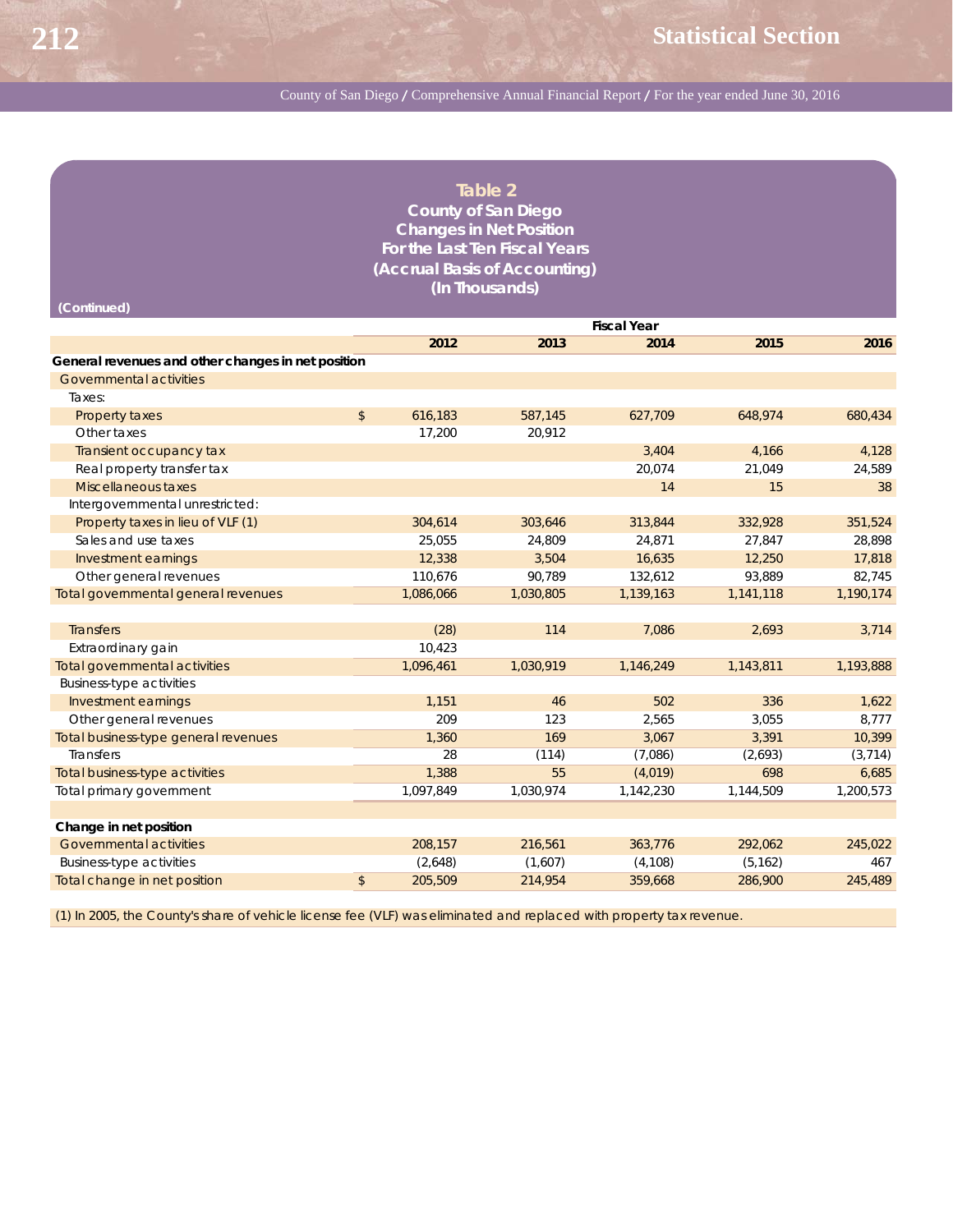|                                |                  |           | Table 3                                 |                    |           |           |
|--------------------------------|------------------|-----------|-----------------------------------------|--------------------|-----------|-----------|
|                                |                  |           | <b>County of San Diego</b>              |                    |           |           |
|                                |                  |           | <b>Fund Balances Governmental Funds</b> |                    |           |           |
|                                |                  |           |                                         |                    |           |           |
|                                |                  |           | <b>Last Ten Fiscal Years</b>            |                    |           |           |
|                                |                  |           | (In Thousands)                          |                    |           |           |
|                                |                  |           |                                         | <b>Fiscal Year</b> |           |           |
|                                |                  | 2007      | 2008                                    | 2009               | 2010      | 2011      |
| General Fund                   |                  |           |                                         |                    |           |           |
| Reserved                       | $$\mathfrak{s}$$ | 410,244   | 273,231                                 | 266,434            | 162,257   |           |
| Unreserved                     |                  | 744,838   | 947,235                                 | 923,604            | 1,057,851 |           |
| Nonspendable(1)                |                  |           |                                         |                    |           | 11,257    |
| Restricted (1)                 |                  |           |                                         |                    |           | 214,956   |
| Committed (1)                  |                  |           |                                         |                    |           | 514,739   |
| Assigned (1)                   |                  |           |                                         |                    |           | 40,614    |
| Unassigned (1)                 |                  |           |                                         |                    |           | 612,814   |
| Total general fund             |                  | 1,155,082 | 1,220,466                               | 1,190,038          | 1,220,108 | 1,394,380 |
|                                |                  |           |                                         |                    |           |           |
| All Other Governmental Funds   |                  |           |                                         |                    |           |           |
| Reserved                       |                  | 274,024   | 199,472                                 | 213,984            | 175,900   |           |
| Unreserved, reported in:       |                  |           |                                         |                    |           |           |
| Special Revenue Funds          |                  | 624,996   | 672,652                                 | 668,626            | 705,469   |           |
| <b>Capital Projects Funds</b>  |                  | 73,923    | 30,210                                  | 157,221            | 89,926    |           |
| Nonspendable (1)               |                  |           |                                         |                    |           | 5,148     |
| Restricted (1)                 |                  |           |                                         |                    |           | 372,730   |
| Committed (1)                  |                  |           |                                         |                    |           | 467,950   |
| Assigned (1)                   |                  |           |                                         |                    |           |           |
| Total other governmental funds | $\sqrt{2}$       | 972,943   | 902,334                                 | 1,039,831          | 971,295   | 845,828   |
|                                |                  |           |                                         |                    |           |           |
|                                |                  |           |                                         | <b>Fiscal Year</b> |           |           |
|                                |                  | 2012      | 2013                                    | 2014               | 2015      | 2016      |
| General Fund                   |                  |           |                                         |                    |           |           |
| Reserved                       |                  |           |                                         |                    |           |           |
| Unreserved                     |                  |           |                                         |                    |           |           |
|                                |                  |           |                                         |                    |           |           |
| Nonspendable (1)               | \$               | 12,443    | 12,347                                  | 12,276             | 13,379    | 13,489    |
| Restricted (1)                 |                  | 245,713   | 295,264                                 | 296,548            | 269,294   | 272,500   |
| Committed (1)                  |                  | 515,234   | 464,831                                 | 492,175            | 478,980   | 591,941   |
| Assigned (1)                   |                  | 51,325    | 184,526                                 | 217,628            | 328,588   | 381,202   |
| Unassigned (1)                 |                  | 663,132   | 644,454                                 | 713,045            | 798,135   | 747,277   |
| <b>Total general fund</b>      |                  | 1,487,847 | 1,601,422                               | 1,731,672          | 1,888,376 | 2,006,409 |
|                                |                  |           |                                         |                    |           |           |
| All Other Governmental Funds   |                  |           |                                         |                    |           |           |
| Reserved                       |                  |           |                                         |                    |           |           |
| Unreserved, reported in:       |                  |           |                                         |                    |           |           |
| Special Revenue Funds          |                  |           |                                         |                    |           |           |
| <b>Capital Projects Funds</b>  |                  |           |                                         |                    |           |           |
| Nonspendable (1)               |                  | 5,281     | 5,600                                   | 4,884              | 5,149     | 5,981     |
| Restricted (1)                 |                  | 424,512   | 433,952                                 | 459,579            | 427,703   | 398,385   |
| Committed (1)                  |                  | 440,767   | 413,796                                 | 395,291            | 379,711   | 371,622   |
| Assigned (1)                   |                  |           |                                         |                    | 228       | 917       |
| Total other governmental funds | $\frac{1}{2}$    | 870,560   | 853,348                                 | 859,754            | 812,791   | 776,905   |
|                                |                  |           |                                         |                    |           |           |

(1) Beginning in fiscal year 2011, governmental fund balances are required to be reported as nonspendable, restricted, committed, assigned, and unassigned.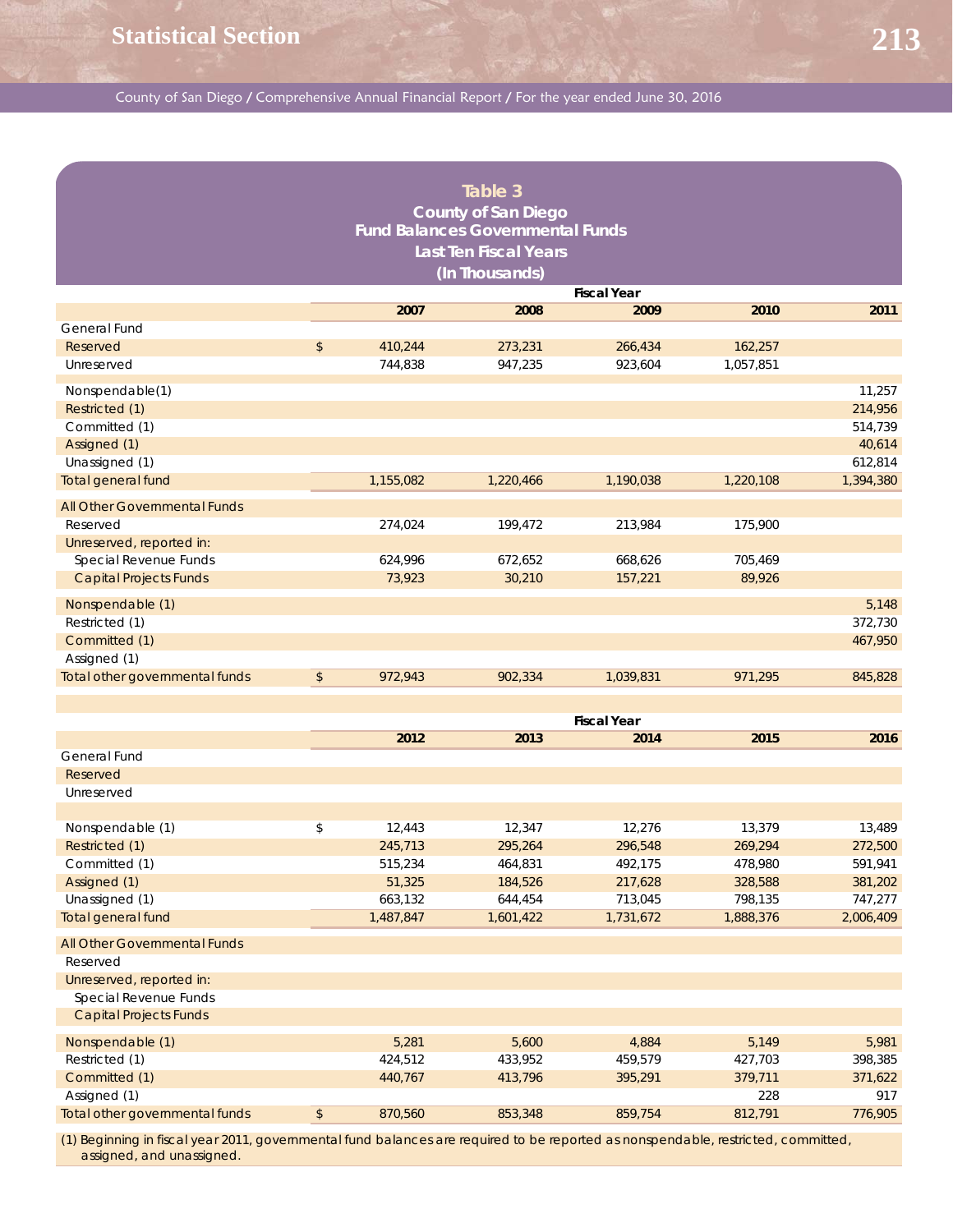### **Table 4 County of San Diego Changes in Fund Balances Governmental Funds Last Ten Fiscal Years (Modified Accrual Basis of Accounting) (In Thousands)**

|                                                           | <b>Fiscal Year</b> |           |            |            |            |            |  |
|-----------------------------------------------------------|--------------------|-----------|------------|------------|------------|------------|--|
|                                                           |                    | 2007      | 2008       | 2009       | 2010       | 2011       |  |
| Revenues:                                                 |                    |           |            |            |            |            |  |
| Taxes                                                     | $\mathfrak{S}$     | 1,146,937 | 971,616    | 973,899    | 946,324    | 934,737    |  |
| Licenses, permits and franchise fees                      |                    | 43,807    | 45,257     | 49,990     | 47,578     | 51,144     |  |
| Fines, forfeitures and penalties                          |                    | 58,355    | 63,014     | 59,348     | 57,869     | 54,267     |  |
| Revenue from use of money and property                    |                    | 93.246    | 137,963    | 70,911     | 46,100     | 39,545     |  |
| Aid from other governmental agencies:                     |                    |           |            |            |            |            |  |
| State                                                     |                    | 927,850   | 1,169,642  | 1,161,312  | 1,136,756  | 1,192,401  |  |
| Federal                                                   |                    | 820,851   | 908.582    | 858,066    | 963,285    | 945,168    |  |
| Other                                                     |                    | 100,323   | 79,066     | 144,205    | 102,708    | 72,071     |  |
| Charges for current services                              |                    | 325,049   | 312,018    | 316,214    | 318,283    | 359,239    |  |
| Other                                                     |                    | 76,680    | 73,745     | 111,431    | 81,219     | 90,486     |  |
| <b>Total revenues</b>                                     |                    | 3,593,098 | 3,760,903  | 3,745,376  | 3,700,122  | 3,739,058  |  |
| <b>Expenditures:</b>                                      |                    |           |            |            |            |            |  |
| General government                                        |                    | 233,471   | 277,286    | 249,324    | 205,456    | 223,290    |  |
| Public protection                                         |                    | 1,065,984 | 1,145,807  | 1,133,843  | 1,063,890  | 1,088,377  |  |
| Public ways and facilities                                |                    | 74,319    | 80,051     | 85,802     | 66,393     | 61,967     |  |
| <b>Health and sanitation</b>                              |                    | 577,389   | 633,382    | 669,725    | 675,256    | 714,022    |  |
| Public assistance                                         |                    | 1,043,293 | 1,111,701  | 1,172,400  | 1,169,287  | 1,184,632  |  |
| Education                                                 |                    | 32,961    | 35,569     | 41,461     | 37,422     | 34,599     |  |
| Recreation and cultural                                   |                    | 26,774    | 32,042     | 32,561     | 29,982     | 33,054     |  |
| <b>Total CAFR Governmental functions</b>                  |                    | 3,054,191 | 3,315,838  | 3,385,116  | 3,247,686  | 3,339,941  |  |
| Capital outlay                                            |                    | 138,017   | 157,818    | 179,662    | 205,512    | 186,342    |  |
| Debt service:                                             |                    |           |            |            |            |            |  |
| Principal                                                 |                    | 73,816    | 184,614    | 112,275    | 169,059    | 64,016     |  |
| Interest                                                  |                    | 116,095   | 107,631    | 103,831    | 101,036    | 97,290     |  |
| Bond issuance costs                                       |                    | 885       |            | 3,959      | 739        | 349        |  |
| Payment to refunded bond escrow agent                     |                    |           |            |            | 15,377     | 3,437      |  |
| Total expenditures                                        |                    | 3,383,004 | 3,765,901  | 3,784,843  | 3,739,409  | 3,691,375  |  |
| Excess (deficiency) of revenues over (under) expenditures |                    | 210,094   | (4,998)    | (39, 467)  | (39, 287)  | 47,683     |  |
| Other financing sources (uses)                            |                    |           |            |            |            |            |  |
| Sale of capital assets                                    |                    | 1,601     | 68         | 31         | 365        | 2,673      |  |
| Issuance of bonds and loans:                              |                    |           |            |            |            |            |  |
| Face value of bonds issued                                |                    | 42,390    |            | 136,885    |            |            |  |
| Face value of loans issued                                |                    | 462       |            |            |            |            |  |
| Discount on issuance of bonds                             |                    |           |            |            |            |            |  |
| Premium on issuance of bonds                              |                    | 606       |            | 1,175      | 7,803      | 1,237      |  |
| Refunding bonds issued:                                   |                    |           |            | 443,515    | 80,940     | 19,260     |  |
| Payment to refunded bond escrow agent                     |                    |           |            | (441, 038) | (83, 173)  | (18, 774)  |  |
| Transfers in                                              |                    | 512,386   | 594,512    | 525,424    | 452,018    | 426,611    |  |
| Transfers (out)                                           |                    | (514,680) | (594, 882) | (525,689)  | (457, 683) | (430, 527) |  |
| Total other financing sources (uses)                      |                    | 42,765    | (302)      | 140,303    | 270        | 480        |  |
| Net change in fund balances                               | $\frac{1}{2}$      | 252,859   | (5,300)    | 100,836    | (39, 017)  | 48,163     |  |
| Debt service as a percentage of noncapital expenditures   |                    | 5.85%     | 8.10%      | 5.99%      | 7.64%      | 4.60%      |  |

**Continued on next page**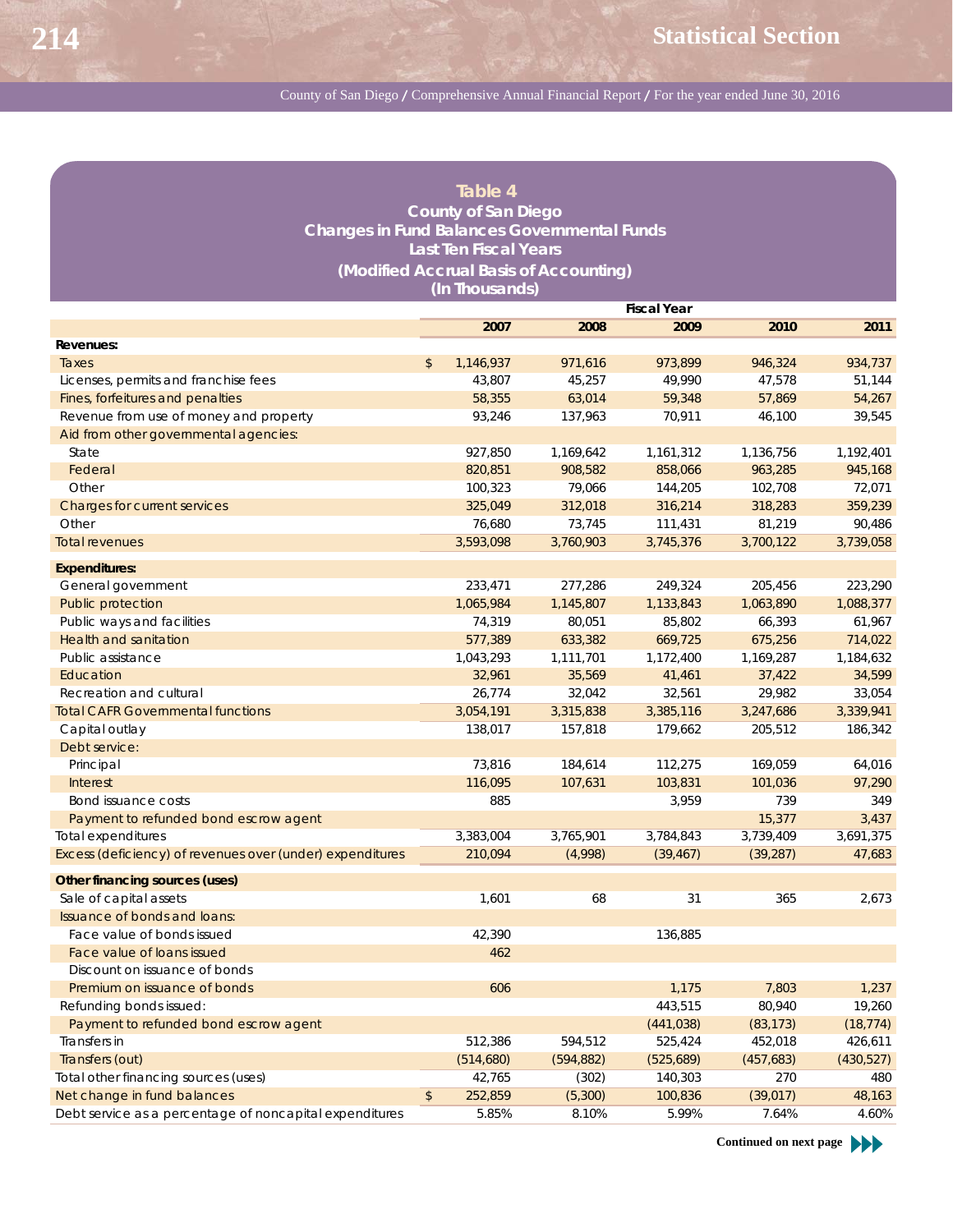#### **Table 4 County of San Diego Changes in Fund Balances Governmental Funds Last Ten Fiscal Years (Modified Accrual Basis of Accounting) (In Thousands)**

**(Continued)**

|                                                           |    | 2012       | 2013       | 2014       | 2015                | 2016       |
|-----------------------------------------------------------|----|------------|------------|------------|---------------------|------------|
| Revenues:                                                 |    |            |            |            |                     |            |
| Taxes                                                     | \$ | 966,512    | 941,644    | 987,061    | 1,038,552           | 1,090,722  |
| Licenses, permits and franchise fees                      |    | 51,823     | 52,746     | 55,819     | 54,181              | 57,375     |
| Fines, forfeitures and penalties                          |    | 53,818     | 50,070     | 47,125     | 49,200              | 46,295     |
| Revenue from use of money and property                    |    | 29,765     | 21,918     | 34,855     | 23,033              | 28,396     |
| Aid from other governmental agencies:                     |    |            |            |            |                     |            |
| State                                                     |    | 1,276,289  | 1,374,266  | 1,513,606  | 1,490,603           | 1,487,655  |
| Federal                                                   |    | 969,818    | 946,356    | 919,151    | 917,901             | 959,399    |
| Other                                                     |    | 82,292     | 138,575    | 169,724    | 106,691             | 110,816    |
| Charges for current services                              |    | 369,586    | 366,442    | 389,224    | 387,788             | 398,705    |
| Other                                                     |    | 104,647    | 78,455     | 61,409     | 91,903              | 75,264     |
| <b>Total revenues</b>                                     |    | 3,904,550  | 3,970,472  | 4,177,974  | 4,159,852           | 4,254,627  |
| <b>Expenditures:</b>                                      |    |            |            |            |                     |            |
| General government                                        |    | 210,375    | 226,648    | 231,370    | 237,875             | 233,180    |
| <b>Public protection</b>                                  |    | 1,149,575  | 1,187,848  | 1,277,698  | 1,353,710           | 1,343,281  |
| Public ways and facilities                                |    | 64,922     | 66,514     | 75,565     | 73,991              | 70,946     |
| <b>Health and sanitation</b>                              |    | 782,504    | 840,735    | 620,319    | 644,865             | 670,871    |
| Public assistance                                         |    |            |            |            |                     |            |
|                                                           |    | 1,171,662  | 1,178,112  | 1,410,925  | 1,346,078<br>37,095 | 1,426,134  |
| Education                                                 |    | 32,210     | 32,034     | 33,431     |                     | 39,592     |
| Recreation and cultural                                   |    | 33,302     | 31,092     | 31,604     | 36,838              | 37,800     |
| <b>Total CAFR Governmental functions</b>                  |    | 3,444,550  | 3,562,983  | 3,680,912  | 3,730,452           | 3,821,804  |
| Capital outlay                                            |    | 212,304    | 165,737    | 264,015    | 160,474             | 185,065    |
| Debt service:                                             |    |            |            |            |                     |            |
| Principal                                                 |    | 61,241     | 75,687     | 59,535     | 67,542              | 65,929     |
| <b>Interest</b>                                           |    | 94,320     | 93,678     | 93,232     | 85,673              | 88,502     |
| Bond issuance costs                                       |    | 374        | 393        |            | 583                 | 761        |
| Payment to refunded bond escrow agent                     |    |            |            |            | 8,461               | 12,481     |
| Total expenditures                                        |    | 3,812,789  | 3,898,478  | 4,097,694  | 4,053,185           | 4,174,542  |
| Excess (deficiency) of revenues over (under) expenditures |    | 91,761     | 71,994     | 80,280     | 106,667             | 80,085     |
| Other financing sources (uses)                            |    |            |            |            |                     |            |
| Sale of capital assets                                    |    | 740        | 5,997      | 58,420     | 984                 | 2,319      |
| Issuance of bonds and loans:                              |    |            |            |            |                     |            |
| Face value of bonds issued                                |    | 32.665     | 29,335     |            | 732                 |            |
| Face value of loans issued                                |    |            |            |            |                     | 690        |
| Discount on issuance of bonds                             |    | (182)      |            |            |                     |            |
| Premium on issuance of bonds                              |    |            | 574        |            | 15,070              | 22,163     |
| Refunding bonds issued:                                   |    |            |            |            | 93,750              | 105,330    |
| Payment to refunded bond escrow agent                     |    |            |            |            | (103, 771)          | (122, 533) |
| Transfers in                                              |    | 460,192    | 460,931    | 478,533    | 434,541             | 470,175    |
| Transfers (out)                                           |    | (465, 106) | (472, 183) | (480, 236) | (439, 657)          | (476, 484) |
| Total other financing sources (uses)                      |    | 28,309     | 24,654     | 56,717     | 1,649               | 1,660      |
| <b>Extraordinary loss</b>                                 |    | (3, 126)   |            |            |                     |            |
| Net change in fund balances                               | \$ | 116,944    | 96,648     | 136,997    | 108,316             | 81,745     |
| Debt service as a percentage of noncapital expenditures   |    | 4.32%      | 4.54%      | 3.98%      | 3.94%               | 3.87%      |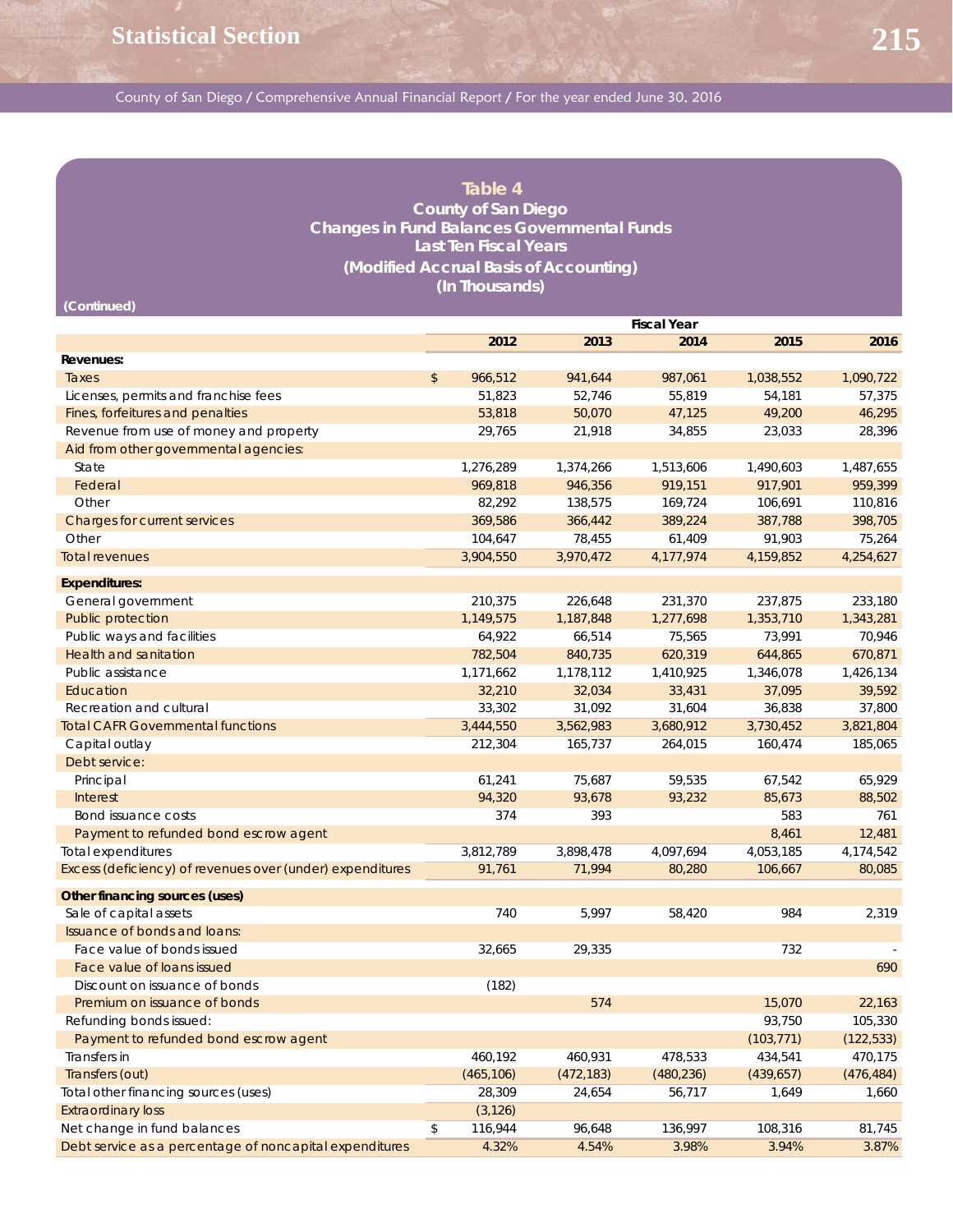## **Table 5 County of San Diego Assessed Value of Taxable Property Last Ten Fiscal Years (1) (In Thousands)**

|                    | <b>Real Property</b> |                  |             | <b>Personal Property</b> | Less: Tax Exempt |                  |                                                  |                                        |
|--------------------|----------------------|------------------|-------------|--------------------------|------------------|------------------|--------------------------------------------------|----------------------------------------|
| <b>Fiscal Year</b> | Secured              | <b>Unsecured</b> | Secured     | <b>Unsecured</b>         | Secured          | <b>Unsecured</b> | <b>Total Taxable</b><br><b>Assessed</b><br>Value | <b>Total Direct</b><br><b>Tax Rate</b> |
| 2007               | \$347,969,648        | 3,380,284<br>\$  | \$2,461,837 | \$10,739,964             | 7,500,343<br>\$  | 1,053,199<br>\$  | \$355,998,191                                    | 1.00000                                |
| 2008               | 381,485,632          | 3,321,363        | 3,528,453   | 10,387,757               | 8,219,783        | 1,207,922        | 389,295,500                                      | 1.00000                                |
| 2009               | 398,804,220          | 3,411,110        | 3,604,712   | 10,891,875               | 9,043,072        | 1,293,899        | 406,374,946                                      | 1.00000                                |
| 2010               | 389,083,154          | 3,261,524        | 3,597,697   | 11,596,968               | 9,779,505        | 1,465,316        | 396,294,522                                      | 1.00000                                |
| 2011               | 384,566,788          | 3,361,476        | 3,642,380   | 10,997,174               | 10,332,112       | 1,458,658        | 390,777,048                                      | 1.00000                                |
| 2012               | 387,715,176          | 3,326,188        | 3,604,459   | 10,878,963               | 10,959,285       | 1,578,206        | 392,987,295                                      | 1.00000                                |
| 2013               | 388,067,793          | 3,362,102        | 3,785,463   | 10,908,493               | 11,532,649       | 1,632,359        | 392,958,843                                      | 1.00000                                |
| 2014               | 401,174,212          | 3,471,163        | 3,857,452   | 11,337,598               | 12,195,985       | 1,660,818        | 405.983.622                                      | 1.00000                                |
| 2015               | 424,400,547          | 3,837,190        | 3,708,390   | 11,638,652               | 12,531,830       | 1,812,206        | 429,240,743                                      | 1.00000                                |
| 2016               | 449,303,851          | 3,695,989        | 3,567,927   | 11,923,467               | 13,374,474       | 1,801,251        | 453,315,509                                      | 1.00000                                |

(1) Due to the passage of Proposition 13 (Prop 13) in 1978, the County does not track the estimated actual value of real and personal properties; therefore, assessed value as a percentage of actual value is not applicable. Under Prop 13, property is assessed at the 1978 market value with an annual increase limited to the lesser of 2% or the CPI on properties not involved in a change of ownership or properties that did not undergo new construction. Newly acquired property is assessed at its new market value (usually the purchase price) and the value of any new construction is added to the existing base value.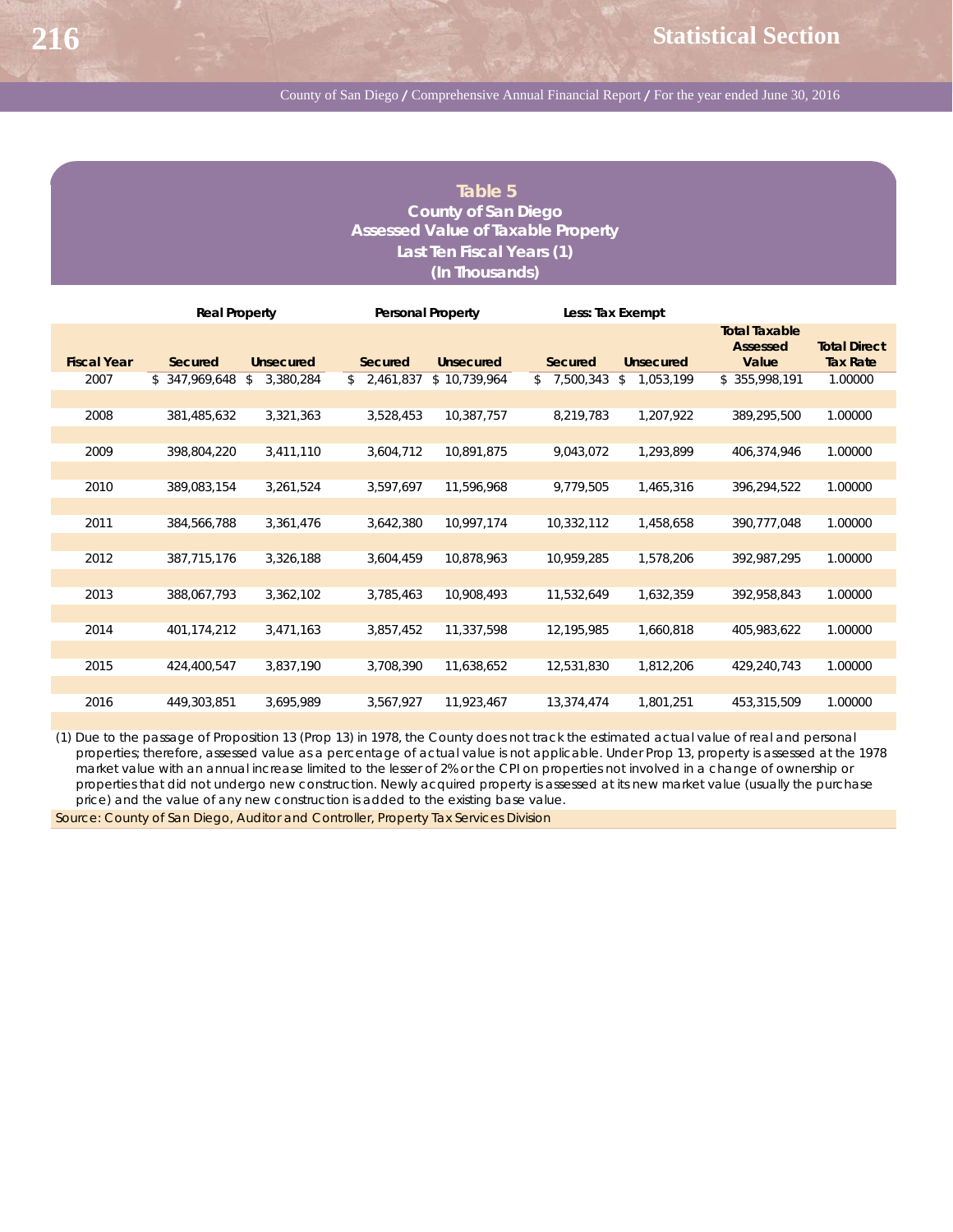| Table 6<br><b>County of San Diego</b><br>Property Tax Rates - Direct and Overlapping Governments<br>(Per \$100 of Assessed Value)<br><b>Last Ten Fiscal Years</b><br><b>Fiscal Years</b> |       |       |       |       |       |       |       |       |       |       |
|------------------------------------------------------------------------------------------------------------------------------------------------------------------------------------------|-------|-------|-------|-------|-------|-------|-------|-------|-------|-------|
|                                                                                                                                                                                          |       |       |       |       |       |       |       |       |       |       |
|                                                                                                                                                                                          | 2007  | 2008  | 2009  | 2010  | 2011  | 2012  | 2013  | 2014  | 2015  | 2016  |
| Direct Rates (1)<br>County of San Diego                                                                                                                                                  | 0.140 | 0.139 | 0.138 | 0.140 | 0.140 | 0.140 | 0.140 | 0.139 | 0.140 | 0.139 |
| Cities (3)                                                                                                                                                                               | 0.219 | 0.225 | 0.229 | 0.232 | 0.232 | 0.231 | 0.232 | 0.233 | 0.233 | 0.235 |
| Schools (4)                                                                                                                                                                              | 0.605 | 0.600 | 0.597 | 0.594 | 0.594 | 0.595 | 0.594 | 0.594 | 0.593 | 0.592 |
| <b>Special Districts</b>                                                                                                                                                                 | 0.036 | 0.036 | 0.036 | 0.034 | 0.034 | 0.034 | 0.034 | 0.034 | 0.034 | 0.034 |
| <b>Total Direct Rates</b>                                                                                                                                                                | 1.000 | 1.000 | 1.000 | 1.000 | 1.000 | 1.000 | 1.000 | 1.000 | 1.000 | 1.000 |
| Overlapping Rates (2)                                                                                                                                                                    |       |       |       |       |       |       |       |       |       |       |
| Cities (3)                                                                                                                                                                               | 0.005 | 0.005 | 0.004 | 0.004 | 0.004 | 0.004 | 0.004 | 0.004 | 0.004 | 0.004 |
| Schools                                                                                                                                                                                  | 0.055 | 0.058 | 0.050 | 0.063 | 0.066 | 0.073 | 0.073 | 0.103 | 0.102 | 0.105 |
| <b>Special Districts</b>                                                                                                                                                                 | 0.009 | 0.009 | 0.007 | 0.008 | 0.008 | 0.009 | 0.009 | 0.009 | 0.009 | 0.009 |
| <b>Total Overlapping Rates</b>                                                                                                                                                           | 0.069 | 0.072 | 0.061 | 0.075 | 0.078 | 0.086 | 0.086 | 0.116 | 0.115 | 0.118 |
| <b>Total Direct and Overlapping Rates</b>                                                                                                                                                | 1.069 | 1.072 | 1.061 | 1.075 | 1.078 | 1.086 | 1.086 | 1.116 | 1.115 | 1.118 |

(1) The \$1.00 per \$100 of Assessed Value (Proposition 13) tax rate beginning in Fiscal Year 1978-79 is distributed according to State Law on a percentage basis to each of the eligible taxing agencies in the County.

(2) Overlapping rates for cities, schools and special districts are chargeable to property owners within their respective tax rate areas (TRA). Overlapping rates do not apply to all property owners (e.g. the rates for special districts apply only to property owners whose property is located within the geographic boundary (TRA) of the special district.)

(3) Includes property tax revenue that is distributed in the Redevelopment Property Tax Trust Fund (RPTTF) starting fiscal year 2012 (Redevelopment Agencies' dissolution was February 1, 2012) to present. Prior to dissolution, property tax revenue was distributed to the redevelopment agencies.

(4) Includes property tax revenue that is distributed in the Educational Revenue Augmentation Fund (ERAF).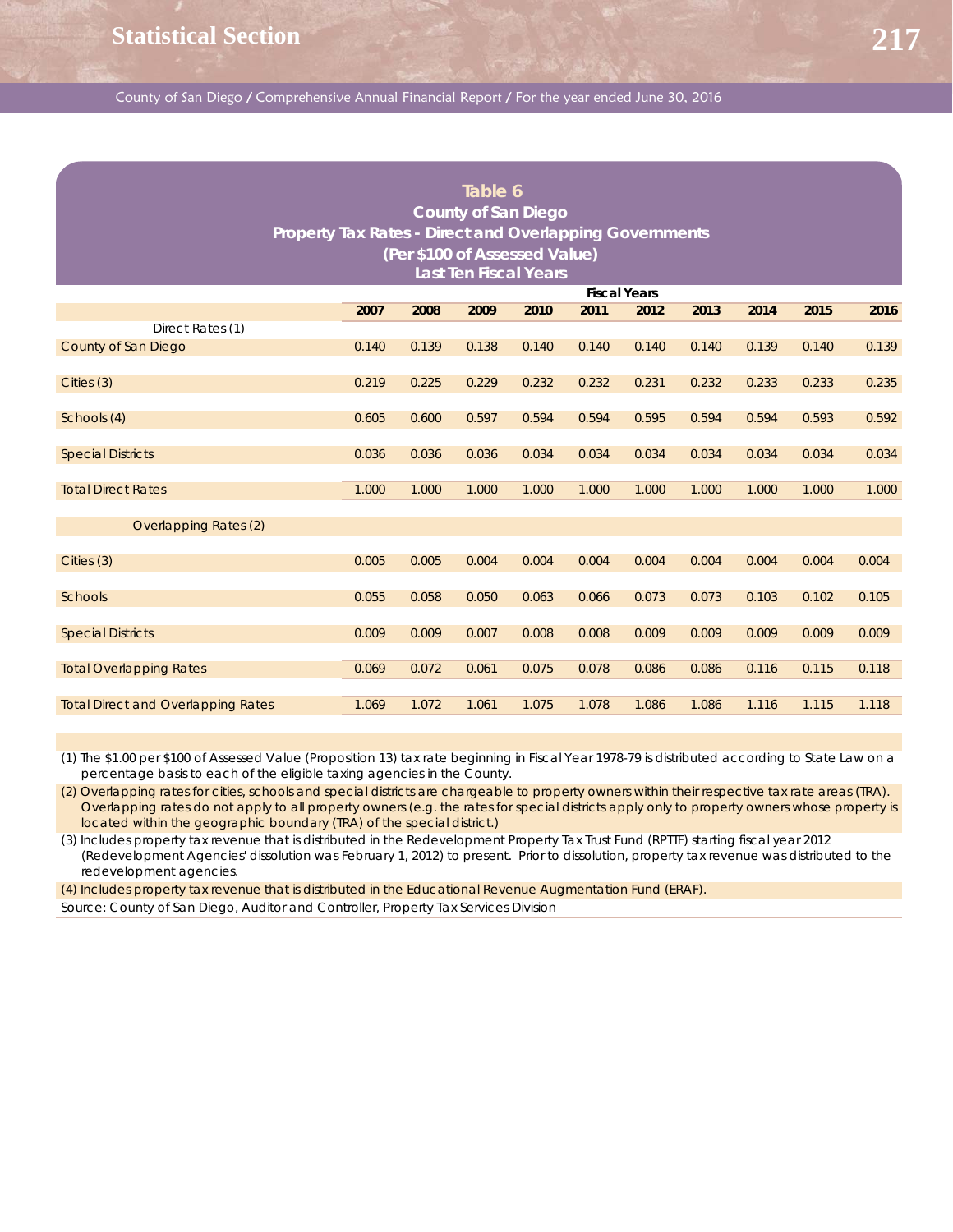|                                    |                                       |                | Table 7                                          |                                       |                |                                                  |
|------------------------------------|---------------------------------------|----------------|--------------------------------------------------|---------------------------------------|----------------|--------------------------------------------------|
|                                    |                                       |                | <b>County of San Diego</b>                       |                                       |                |                                                  |
|                                    |                                       |                | <b>Principal Property Taxpayers</b>              |                                       |                |                                                  |
|                                    |                                       |                | <b>Current Year and Nine Years Ago</b>           |                                       |                |                                                  |
|                                    |                                       |                | (In Thousands)                                   |                                       |                |                                                  |
|                                    |                                       | 2016           |                                                  |                                       | 2007           |                                                  |
|                                    | Secured<br>Taxable<br><b>Assessed</b> |                | Percentage of<br><b>Total Secured</b><br>Taxable | Secured<br>Taxable<br><b>Assessed</b> |                | Percentage of<br><b>Total Secured</b><br>Taxable |
| Taxpayer                           | Value                                 | Rank           | <b>Assessed Value</b>                            | Value                                 | Rank           | <b>Assessed Value</b>                            |
| San Diego Gas & Electric Company   | 7,507,420<br>\$                       | 1              | 1.71%                                            | \$3,217,481                           | 1              | 0.94%                                            |
| Qualcomm Inc                       | 1,998,814                             | $\overline{a}$ | 0.45%                                            | 758,539                               | 5              | 0.22%                                            |
|                                    |                                       |                |                                                  |                                       |                |                                                  |
| Irvine Company                     | 1,443,434                             | 3              | 0.33%                                            | 772,423                               | 4              | 0.23%                                            |
| Southern California Edison Company | 1,306,248                             | $\overline{4}$ | 0.30%                                            | 1,619,642                             | $\overline{2}$ | 0.47%                                            |
|                                    |                                       |                |                                                  |                                       |                |                                                  |
| Kilroy Realty LP                   | 1,232,281                             | 5              | 0.28%                                            | 773,406                               | 3              | 0.23%                                            |
|                                    |                                       |                |                                                  |                                       |                |                                                  |
| <b>Host Hotels and Resorts</b>     | 815,989                               | 6              | 0.19%                                            |                                       |                |                                                  |
| Pacific Bell Telephone Company     | 782,187                               | $\overline{7}$ | 0.18%                                            | 660,637                               | 6              | 0.19%                                            |
|                                    |                                       |                |                                                  |                                       |                |                                                  |
| <b>B S K Del Partners LLC</b>      | 725,522                               | 8              | 0.17%                                            |                                       |                |                                                  |
| Conrad Prebys Trust                | 538,036                               |                | 0.12%                                            |                                       |                |                                                  |
|                                    |                                       | 9              |                                                  |                                       |                |                                                  |
| <b>Fashion Valley Mall</b>         | 487,878                               | 10             | 0.11%                                            | 456,064                               | 8              | 0.13%                                            |
|                                    |                                       |                |                                                  |                                       |                |                                                  |
| San Diego Family Housing LLC       |                                       |                |                                                  | 487,447                               | 7              | 0.14%                                            |
| Pfizer Incorporated                |                                       |                |                                                  | 420,784                               | 9              | 0.12%                                            |
|                                    |                                       |                |                                                  |                                       |                |                                                  |
| Sea World Incorporated             |                                       |                |                                                  | 373,447                               | 10             | 0.11%                                            |
|                                    |                                       |                |                                                  |                                       |                |                                                  |
| Totals                             | \$16,837,809                          |                | 3.84%                                            | \$9,539,870                           |                | 2.78%                                            |
|                                    |                                       |                |                                                  |                                       |                |                                                  |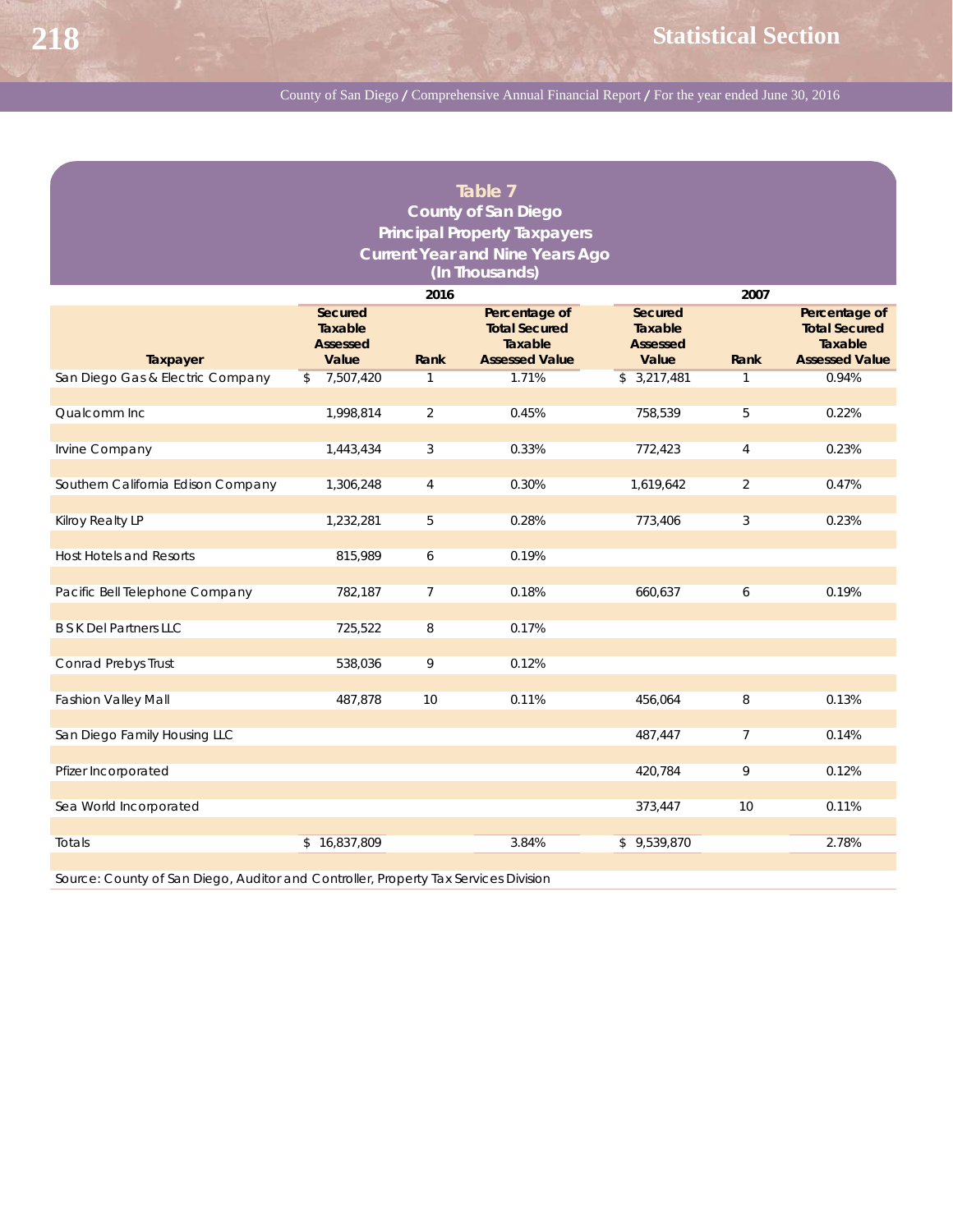## **Table 8 County of San Diego Property Tax Levies and Collections Last Ten Fiscal Years (In Thousands)**

|                    |                                              | Collections within the Fiscal Year of<br>the Levy |                       |                                                  | <b>Total Collections to Date</b> |                       |
|--------------------|----------------------------------------------|---------------------------------------------------|-----------------------|--------------------------------------------------|----------------------------------|-----------------------|
| <b>Fiscal Year</b> | <b>Total Tax Levy for</b><br>Fiscal Year (1) | Amount                                            | Percentage<br>of Levy | <b>Collections in</b><br><b>Subsequent Years</b> | <b>Amount</b>                    | Percentage<br>of Levy |
| 2007               | \$<br>3,559,982                              | \$<br>3,454,709                                   | 97.04%                | 93,692<br>\$                                     | 3,548,401<br>\$                  | 99.67%                |
| 2008               | 3,892,955                                    | 3,739,090                                         | 96.05%                | 138,309                                          | 3,877,399                        | 99.60%                |
| 2009               | 4,063,749                                    | 3,903,633                                         | 96.06%                | 131,740                                          | 4,035,373                        | 99.30%                |
| 2010               | 3,962,945                                    | 3,821,278                                         | 96.43%                | 93,916                                           | 3,915,194                        | 98.80%                |
| 2011               | 3,907,770                                    | 3,795,900                                         | 97.14%                | 58,038                                           | 3,853,938                        | 98.62%                |
| 2012               | 3,929,873                                    | 3,819,892                                         | 97.20%                | 47,106                                           | 3,866,998                        | 98.40%                |
| 2013               | 3,929,588                                    | 3,871,591                                         | 98.52%                | 31,683                                           | 3,903,274                        | 99.33%                |
| 2014               | 4,059,836                                    | 4,011,889                                         | 98.82%                | 26,958                                           | 4,038,847                        | 99.48%                |
| 2015               | 4,292,407                                    | 4,241,271                                         | 98.81%                | 23,787                                           | 4,265,058                        | 99.36%                |
|                    |                                              |                                                   |                       |                                                  |                                  |                       |
| 2016               | 4,533,155                                    | 4,489,098                                         | 99.03%                | N/A                                              | 4,489,098                        | 99.03%                |

(1) Includes secured, unsecured and unitary tax levy for the County and school districts, cities and special districts under the supervision of independent governing boards.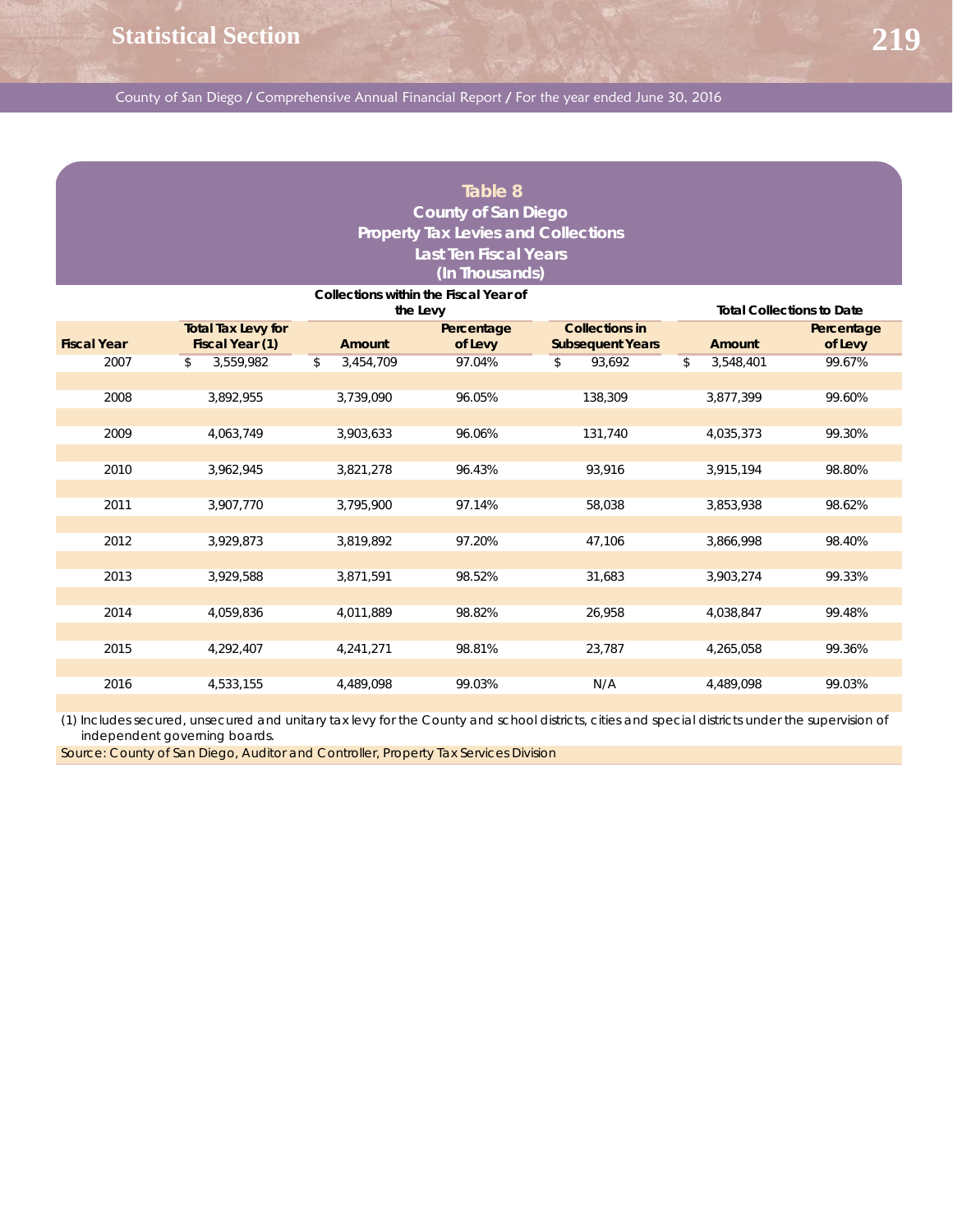|                                                                      |               |           | Table 9                            |                    |           |           |  |  |  |
|----------------------------------------------------------------------|---------------|-----------|------------------------------------|--------------------|-----------|-----------|--|--|--|
|                                                                      |               |           | <b>County of San Diego</b>         |                    |           |           |  |  |  |
|                                                                      |               |           | Ratios of Outstanding Debt by Type |                    |           |           |  |  |  |
|                                                                      |               |           | <b>Last Ten Fiscal Years</b>       |                    |           |           |  |  |  |
| (In Thousands, Except Per Capita Amount)                             |               |           |                                    |                    |           |           |  |  |  |
|                                                                      |               |           |                                    | <b>Fiscal Year</b> |           |           |  |  |  |
|                                                                      |               | 2007      | 2008                               | 2009               | 2010      | 2011      |  |  |  |
| <b>Governmental Activities:</b>                                      |               |           |                                    |                    |           |           |  |  |  |
| Certificates of Participation & Lease                                |               |           |                                    |                    |           |           |  |  |  |
| Revenue Bonds                                                        | $\frac{1}{2}$ | 369,685   | 335,532                            | 475.913            | 432,760   | 402,396   |  |  |  |
| San Diego County Redevelopment<br>Agency Revenue Refunding Bonds (2) |               | 15,597    | 15,279                             | 14,945             | 14,602    | 14,243    |  |  |  |
| <b>Tobacco Settlement Asset-Backed</b>                               |               |           |                                    |                    |           |           |  |  |  |
| <b>Bonds</b>                                                         |               | 541.108   | 543,687                            | 543.374            | 548,817   | 556,039   |  |  |  |
| Pension Obligation Bonds                                             |               | 1,203,698 | 1,068,200                          | 1,003,490          | 872,540   | 839,652   |  |  |  |
| Capital and retrofit loans                                           |               | 7,920     | 7,043                              | 7,043              | 7,404     | 7,162     |  |  |  |
| <b>Capitalized Leases</b>                                            |               | 29,623    | 27,590                             |                    | 242       | 212       |  |  |  |
| <b>Business-type Activities:</b>                                     |               |           |                                    |                    |           |           |  |  |  |
| Capital Loans                                                        |               | 2,551     | 2.255                              | 2,038              | 1.809     | 1,566     |  |  |  |
| <b>Total Primary Government</b>                                      | \$            | 2,170,182 | 1,999,586                          | 2,046,803          | 1,878,174 | 1,821,270 |  |  |  |
|                                                                      |               |           |                                    |                    |           |           |  |  |  |
| Percentage of Personal Income (1)                                    |               | 1.63%     | 1.39%                              | 1.52%              | 1.37%     | 1.20%     |  |  |  |
| Per Capita (1)                                                       | \$            | 730       | 636                                | 643                | 582       | 585       |  |  |  |

|                                        | <b>Fiscal Year</b> |           |           |           |           |  |  |
|----------------------------------------|--------------------|-----------|-----------|-----------|-----------|--|--|
|                                        | 2012               | 2013      | 2014      | 2015      | 2016      |  |  |
| <b>Governmental Activities:</b>        |                    |           |           |           |           |  |  |
| Certificates of Participation & Lease  |                    |           |           |           |           |  |  |
| Revenue Bonds                          | \$<br>410,126      | 413.992   | 396.173   | 376.955   | 351,179   |  |  |
| <b>Tobacco Settlement Asset-Backed</b> |                    |           |           |           |           |  |  |
| <b>Bonds</b>                           | 562,391            | 551,350   | 551,442   | 542,883   | 546,110   |  |  |
| Pension Obligation Bonds               | 805,272            | 769.068   | 732,330   | 692.338   | 649.860   |  |  |
| Capital and retrofit loans             | 6,167              | 5,169     | 5,124     | 5,188     | 6,020     |  |  |
| <b>Capitalized Leases</b>              | 185                | 152       | 119       | 84        | 51        |  |  |
| <b>Business-type Activities:</b>       |                    |           |           |           |           |  |  |
| Capital Loans                          | 1.313              | 1.046     | 766       | 475       | 171       |  |  |
| <b>Total Primary Government</b>        | \$<br>1,785,454    | 1,740,777 | 1,685,954 | 1,617,923 | 1,553,391 |  |  |
|                                        |                    |           |           |           |           |  |  |
| Percentage of Personal Income (1)      | 1.15%              | 1.11%     | 0.99%     | 0.90%     | 0.83%     |  |  |
| Per Capita (1)                         | \$<br>571          | 553       | 528       | 501       | 472       |  |  |
|                                        |                    |           |           |           |           |  |  |

(1) See Table 13 Demographic and Economic Statistics

(2) Pursuant to California Assembly Bill ABx1 26, in 2012 the responsibility for the payment of this debt was transferred to the County of San Diego Successor Agency Private Purpose Trust Fund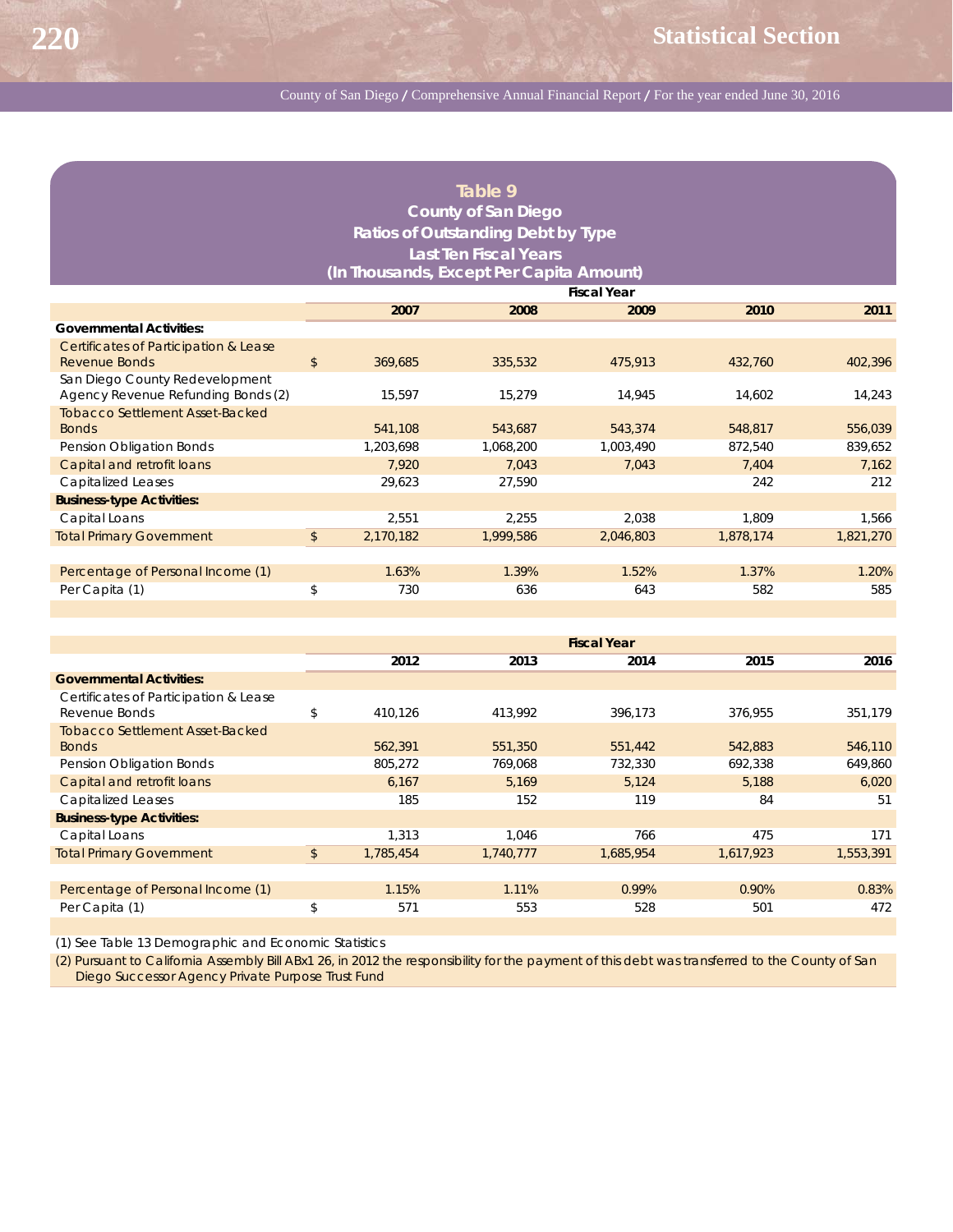## **Table 10 County of San Diego Ratios of General Bonded Debt Outstanding Last Ten Fiscal Years (In Thousands, Except Per Capita Amount)**

**221**

|                                                         | <b>Fiscal Year</b> |           |           |           |           |  |  |
|---------------------------------------------------------|--------------------|-----------|-----------|-----------|-----------|--|--|
|                                                         | 2007               | 2008      | 2009      | 2010      | 2011      |  |  |
| Certificates of Participation & Lease Revenue Bonds     | \$<br>369,685      | 335,532   | 475,913   | 432.760   | 402,396   |  |  |
| Less: Amounts Available in Debt Service Fund            | 35,238             | 26.474    | 50,513    | 35,547    | 26,867    |  |  |
| Net Certificates of Participation & Lease Revenue Bonds | 334,447            | 309.058   | 425,400   | 397.213   | 375,529   |  |  |
|                                                         |                    |           |           |           |           |  |  |
| Pension Obligation Bonds                                | 1,203,698          | 1.068.200 | 1.003.490 | 872.540   | 839.652   |  |  |
| Less: Amounts Available in Debt Service Fund            | 27,328             | 15,248    | 15,741    | 3.364     | 2.117     |  |  |
| Net Pension Obligation Bonds                            | 1,176,370          | 1,052,952 | 987.749   | 869.176   | 837,535   |  |  |
|                                                         |                    |           |           |           |           |  |  |
| <b>Total Net Bonded Debt</b>                            | \$<br>1.510.817    | 1.362.010 | 1,413,149 | 1,266,389 | 1,213,064 |  |  |
|                                                         |                    |           |           |           |           |  |  |
| Percentage of Actual Taxable Value of Property (1)      | 0.42%              | 0.35%     | 0.35%     | 0.32%     | 0.31%     |  |  |
| Per Capita (2)                                          | \$<br>508          | 433       | 444       | 393       | 389       |  |  |
|                                                         |                    |           |           |           |           |  |  |

|                                                                          |               | <b>Fiscal Year</b> |           |           |           |         |  |  |
|--------------------------------------------------------------------------|---------------|--------------------|-----------|-----------|-----------|---------|--|--|
|                                                                          |               | 2012               | 2013      | 2014      | 2015      | 2016    |  |  |
| Certificates of Participation & Lease Revenue Bonds                      | $\frac{1}{2}$ | 410,126            | 413,992   | 396,173   | 376,955   | 351,179 |  |  |
| Less: Amounts Available in Debt Service Fund                             |               | 26.860             | 28.140    | 27.728    | 28.798    | 20.107  |  |  |
| Net Certificates of Participation & Lease Revenue Bonds                  |               | 383,266            | 385,852   | 368,445   | 348,157   | 331,072 |  |  |
|                                                                          |               |                    |           |           |           |         |  |  |
| <b>Pension Obligation Bonds</b>                                          |               | 805,272            | 769.068   | 732,330   | 692.338   | 649,860 |  |  |
| Less: Amounts Available in Debt Service Fund                             |               | 629                | 161       | 423       | 877       | 375     |  |  |
| <b>Net Pension Obligation Bonds</b>                                      |               | 804,643            | 768.907   | 731,907   | 691,461   | 649,485 |  |  |
|                                                                          |               |                    |           |           |           |         |  |  |
| <b>Total Net Bonded Debt</b>                                             | \$            | 1,187,909          | 1,154,759 | 1,100,352 | 1,039,618 | 980,557 |  |  |
|                                                                          |               |                    |           |           |           |         |  |  |
| Percentage of Actual Taxable Value of Property (1)                       |               | 0.30%              | 0.29%     | 0.27%     | 0.24%     | 0.22%   |  |  |
| Per Capita (2)                                                           | \$            | 380                | 367       | 344       | 322       | 298     |  |  |
|                                                                          |               |                    |           |           |           |         |  |  |
| (1) See Toble E Assessed Value of Toyoble Draperty, Total Assessed Value |               |                    |           |           |           |         |  |  |

(1) See Table 5 Assessed Value of Taxable Property - Total Assessed Value (2) See Table 13 Demographic and Economic Statistics - Population Data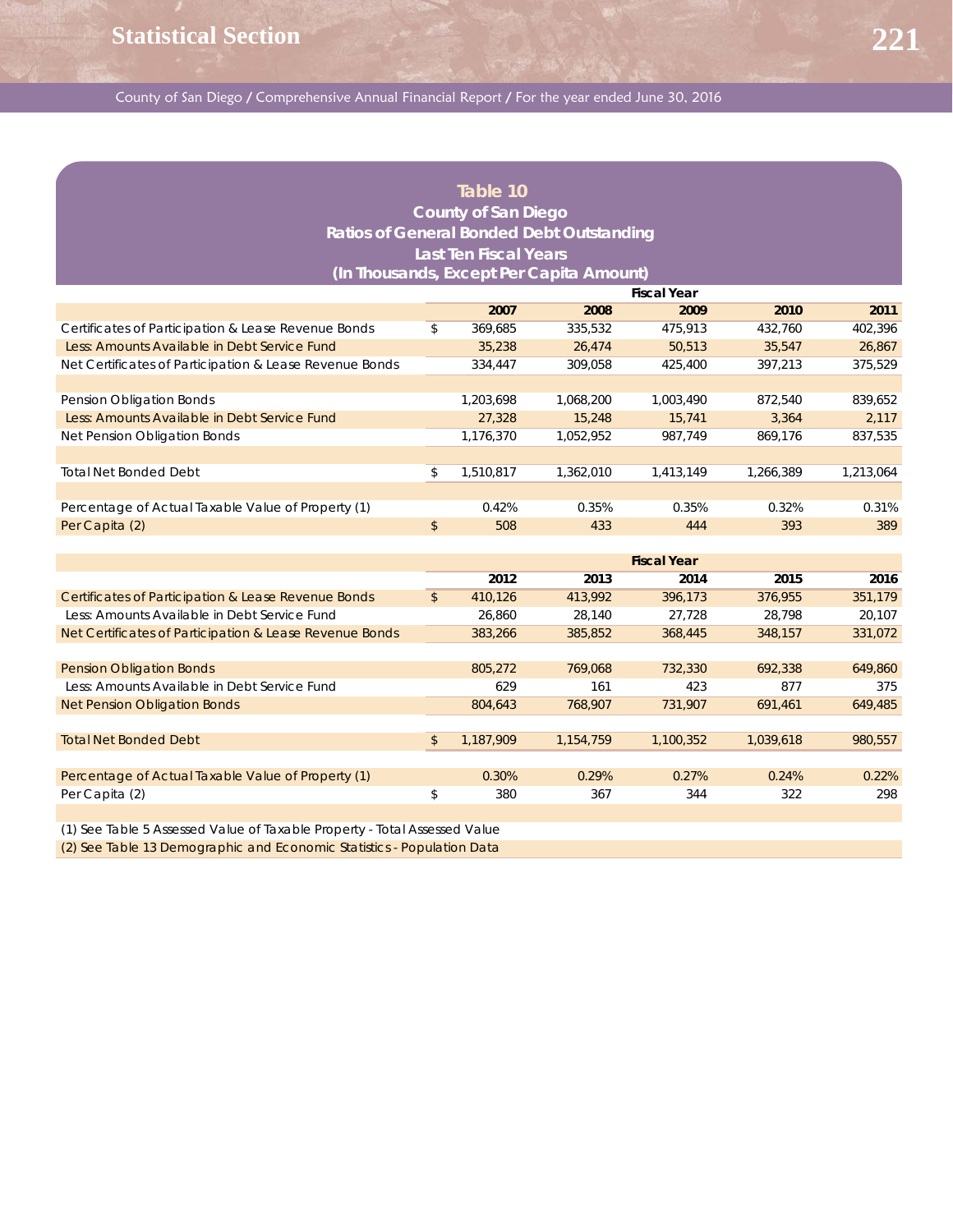|                                                                    |               | Table 11                      |                            |                   |                                  |
|--------------------------------------------------------------------|---------------|-------------------------------|----------------------------|-------------------|----------------------------------|
|                                                                    |               |                               |                            |                   |                                  |
|                                                                    |               | <b>County of San Diego</b>    |                            |                   |                                  |
|                                                                    |               | Legal Debt Margin Information |                            |                   |                                  |
|                                                                    |               | <b>Last Ten Fiscal Years</b>  |                            |                   |                                  |
|                                                                    |               | (In Thousands)                |                            |                   |                                  |
|                                                                    |               |                               | <b>Total Net Debt</b>      |                   |                                  |
| <b>Fiscal Year</b>                                                 |               | Debt Limit                    | Applicable to<br>Limit (1) | Legal Debt Margin | Legal Debt Margin/<br>Debt Limit |
| 2007                                                               | $\mathcal{L}$ | 4,449,977                     |                            | 4,449,977         | 100%                             |
|                                                                    |               |                               |                            |                   |                                  |
| 2008                                                               |               | 4,866,194                     |                            | 4,866,194         | 100%                             |
|                                                                    |               |                               |                            |                   |                                  |
| 2009                                                               |               | 5,079,687                     |                            | 5,079,687         | 100%                             |
|                                                                    |               |                               |                            |                   |                                  |
| 2010                                                               |               | 4,953,682                     |                            | 4,953,682         | 100%                             |
|                                                                    |               |                               |                            |                   |                                  |
| 2011                                                               |               | 4,884,713                     |                            | 4,884,713         | 100%                             |
| 2012                                                               |               | 4,912,341                     |                            | 4,912,341         | 100%                             |
|                                                                    |               |                               |                            |                   |                                  |
| 2013                                                               |               | 4,911,986                     |                            | 4,911,986         | 100%                             |
|                                                                    |               |                               |                            |                   |                                  |
| 2014                                                               |               | 5,074,795                     |                            | 5,074,795         | 100%                             |
|                                                                    |               |                               |                            |                   |                                  |
| 2015                                                               |               | 5,365,509                     |                            | 5,365,509         | 100%                             |
|                                                                    |               |                               |                            |                   |                                  |
| 2016                                                               |               | 5,666,444                     |                            | 5,666,444         | 100%                             |
| Legal Debt Margin Calculation for Fiscal Year 2016                 |               |                               |                            |                   |                                  |
| Assessed value                                                     | \$            | 453,315,509                   |                            |                   |                                  |
|                                                                    |               |                               |                            |                   |                                  |
| Debt limit (1.25% of total assessed value) (2)                     |               | 5,666,444                     |                            |                   |                                  |
| Debt applicable to limit:                                          |               |                               |                            |                   |                                  |
| General obligation bonds                                           |               |                               |                            |                   |                                  |
| Less: Amount set aside for repayment of general<br>obligation debt |               |                               |                            |                   |                                  |
| Total net debt applicable to limit                                 |               |                               |                            |                   |                                  |
| Legal debt margin                                                  | $\sqrt{2}$    | 5,666,444                     |                            |                   |                                  |
|                                                                    |               |                               |                            |                   |                                  |

(1) For the fiscal years presented, the County had no debt that qualified as indebtedness subject to the bonded debt limit under the California Constitution.

(2) Under California State law, the total amount of bonded indebtedness shall not at any time exceed 1.25% of the taxable property of the County as shown by the last equalized assessment roll.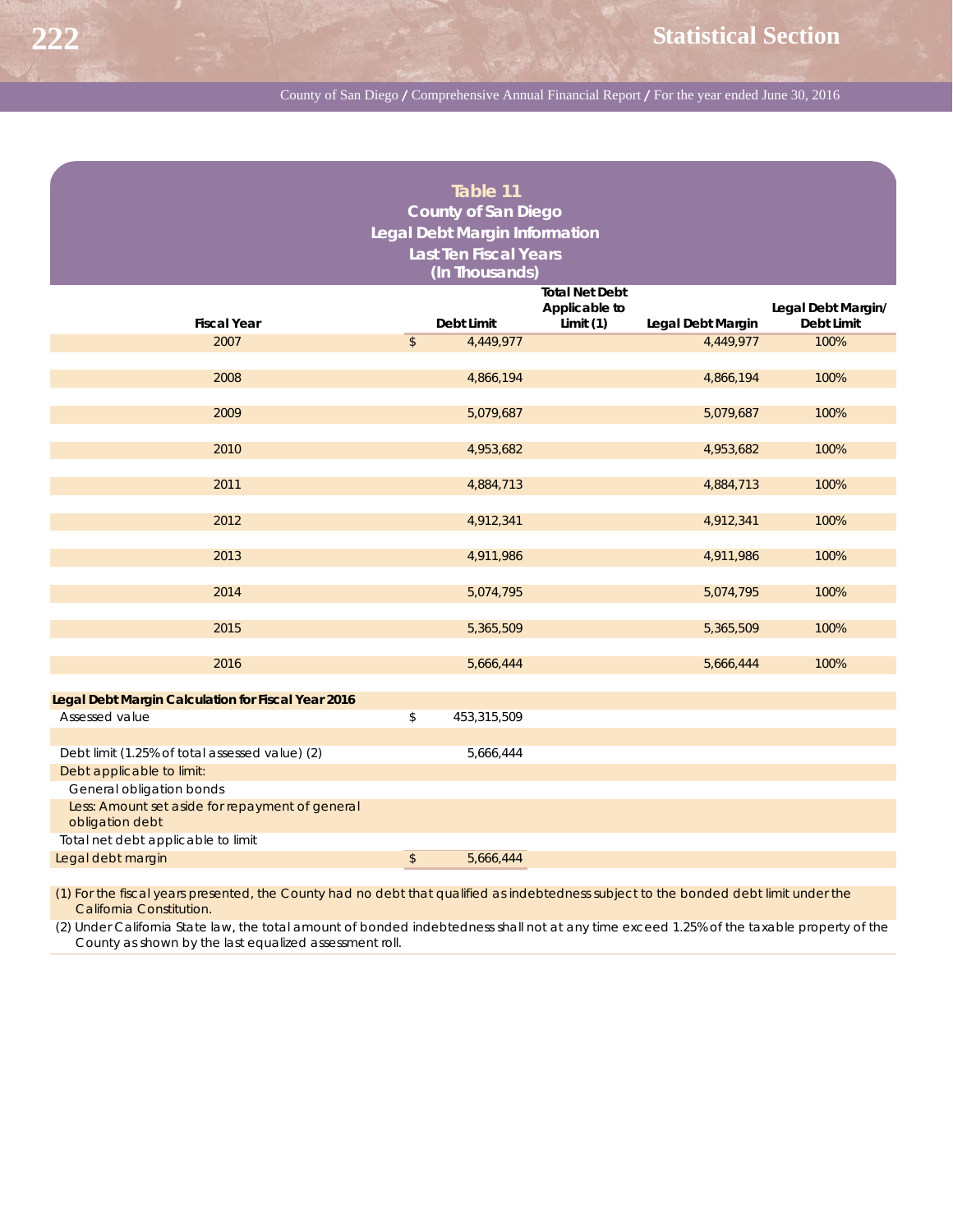### **Table 12 County of San Diego Pledged-Revenue Coverage Last Ten Fiscal Years (In Thousands)**

|                    | <b>Tobacco Settlement Asset-Backed Bonds</b>    |                                 |                                 |               |                 |          |  |  |  |  |
|--------------------|-------------------------------------------------|---------------------------------|---------------------------------|---------------|-----------------|----------|--|--|--|--|
| <b>Fiscal Year</b> | <b>Tobacco</b><br>Settlement<br><b>Revenues</b> | Less: Operating<br>Expenses (1) | <b>Net Available</b><br>Revenue | Principal (2) | <b>Interest</b> | Coverage |  |  |  |  |
| 2007               | \$<br>29,219 \$                                 | $164$ \$                        | 29,055 \$                       | $3,100$ \$    | 26,820          | 0.97     |  |  |  |  |
|                    |                                                 |                                 |                                 |               |                 |          |  |  |  |  |
| 2008               | 31,106                                          | 146                             | 30,960                          | 6,865         | 26,599          | 0.93     |  |  |  |  |
| 2009               | 34,181                                          | 156                             | 34,025                          | 10,000        | 26,273          | 0.94     |  |  |  |  |
| 2010               | 28,503                                          | 151                             | 28,352                          | 4,500         | 25,798          | 0.94     |  |  |  |  |
| 2011               | 26,976                                          | 158                             | 26,818                          | 2,995         | 25,584          | 0.94     |  |  |  |  |
| 2012               | 27,509                                          | 165                             | 27,344                          | 3,755         | 25,442          | 0.94     |  |  |  |  |
| 2013               | 41,460                                          | 111                             | 41,349                          | 17,035        | 25,263          | 0.98     |  |  |  |  |
| 2014               | 27,256                                          | 195                             | 27,061                          | 5,750         | 24,453          | 0.90     |  |  |  |  |
| 2015               | 26,982                                          | 190                             | 26,792                          | 14,760        | 24,181          | 0.69     |  |  |  |  |
| 2016               | 26,680                                          | 130                             | 26,550                          | 3,355         | 23,480          | 0.99     |  |  |  |  |

(1) Operating expenses do not include interest.

(2) Tobacco Principal Debt Service requirements include Turbo Principal payments.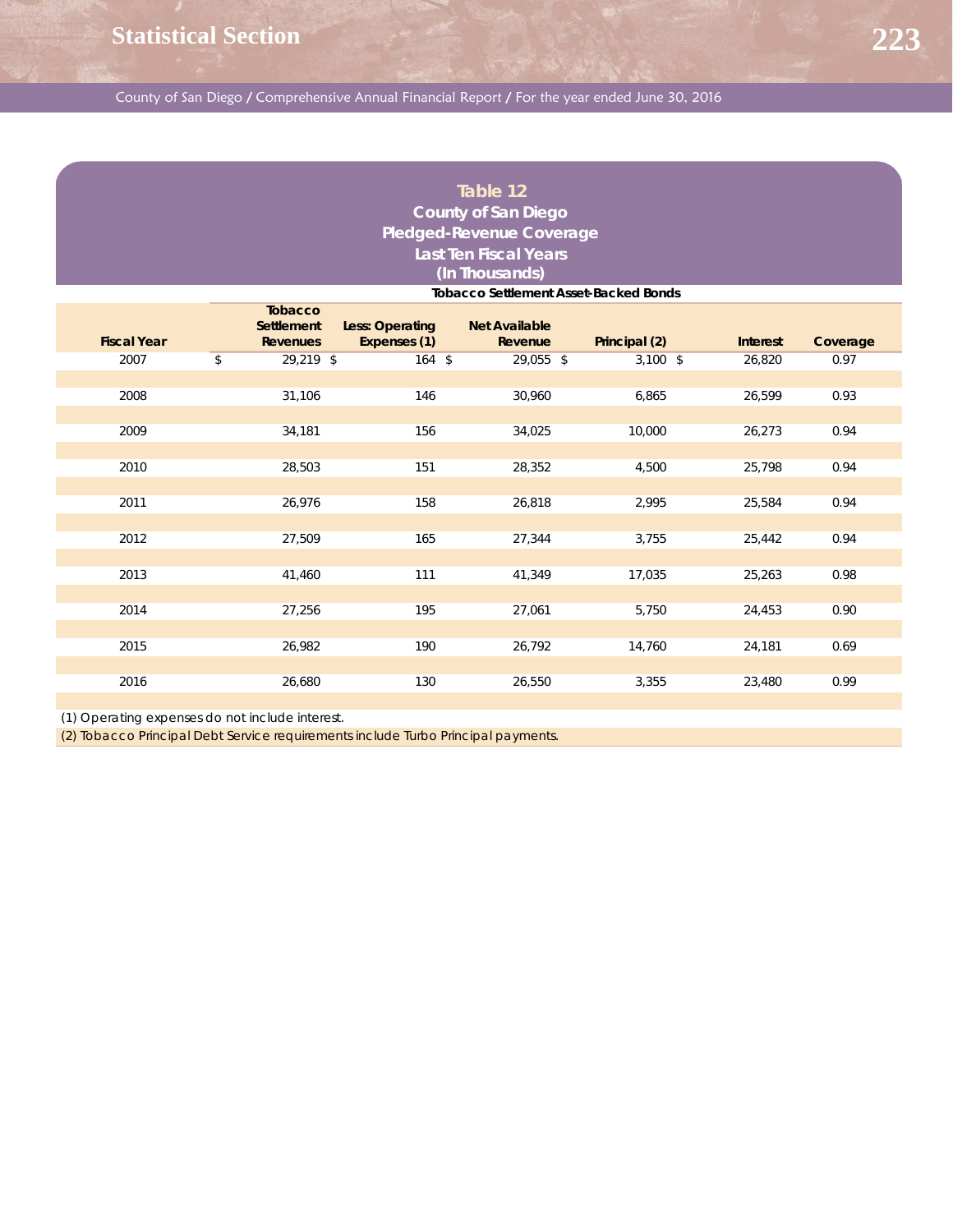|      |                                            |                              | Table 13                   |                       |                          |  |  |  |  |  |  |
|------|--------------------------------------------|------------------------------|----------------------------|-----------------------|--------------------------|--|--|--|--|--|--|
|      |                                            |                              | <b>County of San Diego</b> |                       |                          |  |  |  |  |  |  |
|      | <b>Demographic and Economic Statistics</b> |                              |                            |                       |                          |  |  |  |  |  |  |
|      |                                            |                              | <b>Last Ten Years</b>      |                       |                          |  |  |  |  |  |  |
|      |                                            | Personal Income              | Per Capita Personal        |                       | <b>Unemployment Rate</b> |  |  |  |  |  |  |
| Year | Population (1)                             | (in thousands) (2)           | Income (in dollars)        | School Enrollment (3) | (4)                      |  |  |  |  |  |  |
| 2007 | 2,974,861                                  | $\mathsf{\$}$<br>133,369,000 | $\frac{1}{2}$<br>44.832    | 496,699               | 4.6                      |  |  |  |  |  |  |
|      |                                            |                              |                            |                       |                          |  |  |  |  |  |  |
| 2008 | 3,146,274                                  | 143,873,000                  | 45,728                     | 494,016               | 6                        |  |  |  |  |  |  |
|      |                                            |                              |                            |                       |                          |  |  |  |  |  |  |
| 2009 | 3,185,462                                  | 134,696,000                  | 42,285                     | 496,702               | 9.7                      |  |  |  |  |  |  |
|      |                                            |                              |                            |                       |                          |  |  |  |  |  |  |
| 2010 | 3,224,432                                  | 137,525,000                  | 42,651                     | 496,995               | 10.7                     |  |  |  |  |  |  |
|      |                                            |                              |                            |                       |                          |  |  |  |  |  |  |
| 2011 | 3,115,810                                  | 151,539,000                  | 48,635                     | 498,243               | 10.7                     |  |  |  |  |  |  |
|      |                                            |                              |                            |                       |                          |  |  |  |  |  |  |
| 2012 | 3,128,734                                  | 155,500,000                  | 49,701                     | 498,263               | 9.5                      |  |  |  |  |  |  |
|      |                                            |                              |                            |                       |                          |  |  |  |  |  |  |
| 2013 | 3,150,178                                  | 156,600,000                  | 49,711                     | 499,850               | 8.1                      |  |  |  |  |  |  |
|      |                                            |                              |                            |                       |                          |  |  |  |  |  |  |
| 2014 | 3,194,362                                  | 170,300,000                  | 53,313                     | 503,096               | 6.4                      |  |  |  |  |  |  |
|      |                                            |                              |                            |                       |                          |  |  |  |  |  |  |
| 2015 | 3,227,496                                  | 179,800,000                  | 55,709                     | 503,848               | 5.2                      |  |  |  |  |  |  |
|      |                                            |                              |                            |                       |                          |  |  |  |  |  |  |
| 2016 | 3,288,612                                  | 186,900,000                  | 56,832                     | 504,561               | 5.1                      |  |  |  |  |  |  |

Sources:

Primary

(1) California Department of Finance

(2) Los Angeles County Economic Development Corporation, The Kyser Center for Economic Research

(3) California Department of Education

(4) U.S. Department of Labor, Bureau of Labor Statistics

**Secondary** 

(1) U.S. Department of Commerce, Bureau of Economic Analysis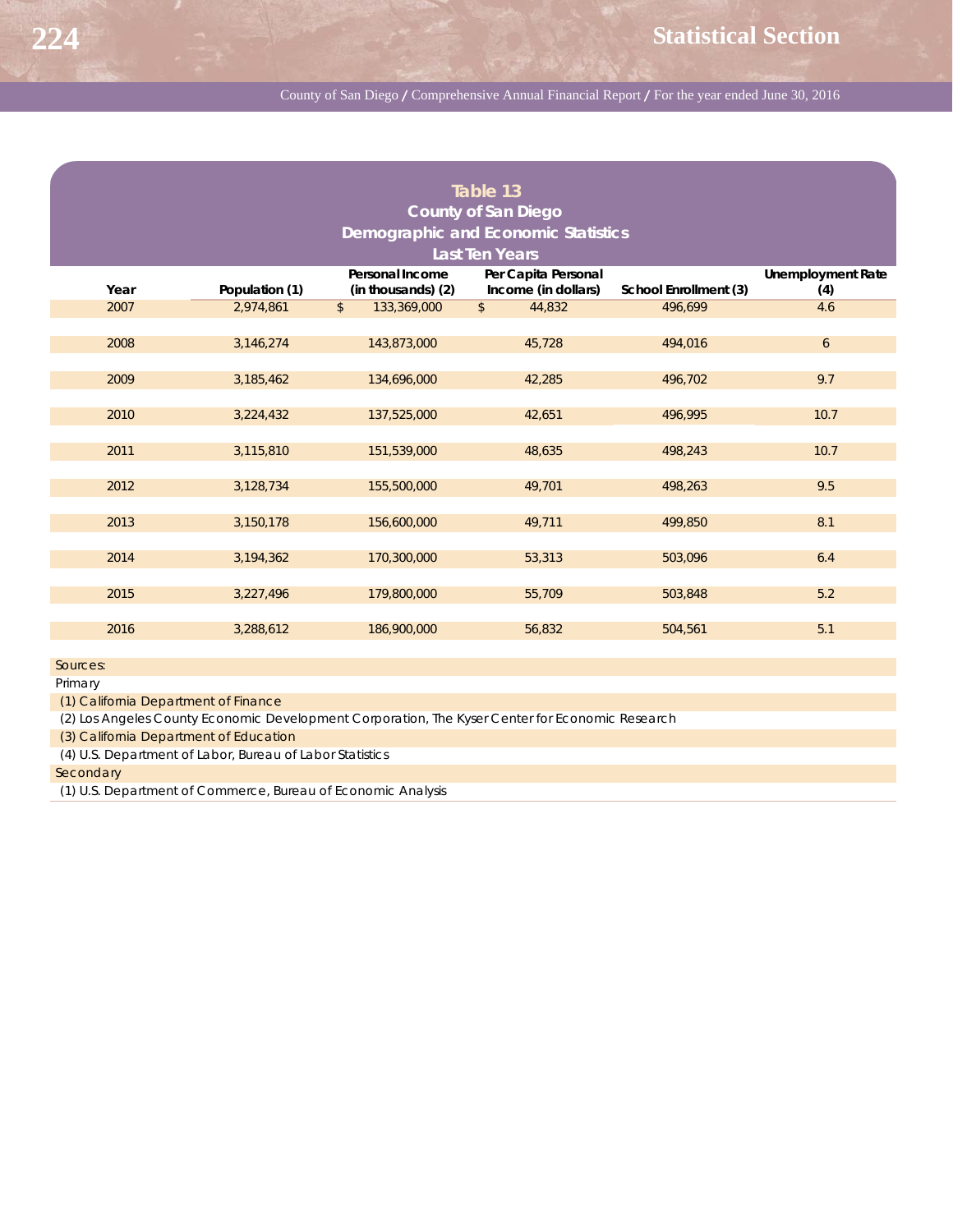| Table 14<br><b>County of San Diego</b><br><b>Principal Employers</b><br><b>Current Year and Nine Years Ago</b> |               |                |                                                        |               |                |                                                        |  |  |  |  |
|----------------------------------------------------------------------------------------------------------------|---------------|----------------|--------------------------------------------------------|---------------|----------------|--------------------------------------------------------|--|--|--|--|
|                                                                                                                |               | 2016           |                                                        |               | 2007           |                                                        |  |  |  |  |
| Employer                                                                                                       | Employees (1) | Rank           | Percentage of<br><b>Total County</b><br>Employment (2) | Employees (1) | Rank           | Percentage of<br><b>Total County</b><br>Employment (3) |  |  |  |  |
| University of California, San Diego                                                                            | 30,671        | $\mathbf{1}$   | 2.05%                                                  | 26,924        | 3              | 1.86%                                                  |  |  |  |  |
| Sharp HealthCare                                                                                               | 17,809        | 2              | 1.19%                                                  | 13,872        | 6              | 0.96%                                                  |  |  |  |  |
| County of San Diego (4)                                                                                        | 17,034        | 3              | 1.14%                                                  | 16,844        | $\overline{4}$ | 1.16%                                                  |  |  |  |  |
| <b>Scripps Health</b>                                                                                          | 14,863        | $\overline{4}$ | 0.99%                                                  | 12,196        | $\overline{7}$ | 0.84%                                                  |  |  |  |  |
| City of San Diego                                                                                              | 11,347        | 5              | 0.76%                                                  | 11,195        | 9              | 0.77%                                                  |  |  |  |  |
| Kaiser Permanente                                                                                              | 8,406         | 6              | 0.56%                                                  |               |                |                                                        |  |  |  |  |
| UC San Diego Health                                                                                            | 7,438         | $\overline{7}$ | 0.50%                                                  |               |                |                                                        |  |  |  |  |
| San Diego Community College<br><b>District</b>                                                                 | 5,902         | 8              | 0.39%                                                  |               |                |                                                        |  |  |  |  |
| <b>General Atomics Aeronautical</b><br>Systems Inc.                                                            | 5,480         | 9              | 0.37%                                                  |               |                |                                                        |  |  |  |  |
| Rady Children's Hospital - San Diego                                                                           | 5,129         | 10             | 0.34%                                                  |               |                |                                                        |  |  |  |  |
| State of California                                                                                            |               |                |                                                        | 40,600        | $\mathbf{1}$   | 2.81%                                                  |  |  |  |  |
| <b>Federal Government</b>                                                                                      |               |                |                                                        | 39,900        | $\overline{2}$ | 2.76%                                                  |  |  |  |  |
| San Diego Unified School District                                                                              |               |                |                                                        | 14,555        | 5              | 1.01%                                                  |  |  |  |  |
| San Diego State University - EMC                                                                               |               |                |                                                        | 11,247        | 8              | 0.78%                                                  |  |  |  |  |
| Qualcomm Inc.                                                                                                  |               |                |                                                        | 8,008         | 10             | 0.55%                                                  |  |  |  |  |
| Total                                                                                                          | 124,079       |                | 8.29%                                                  | 195,341       |                | 13.50%                                                 |  |  |  |  |
|                                                                                                                |               |                |                                                        |               |                |                                                        |  |  |  |  |

Sources:

(1) San Diego Business Journal

(2) California Labor Market Info

Percentage is calculated by dividing employees by total employment of 1,499,800 as of June 2016

(3) California Labor Market Info

Percentage is calculated by dividing employees by total employment of 1,446,700 as of June 2007

(4) County of San Diego 2016 and 2007 Adopted Operational Plans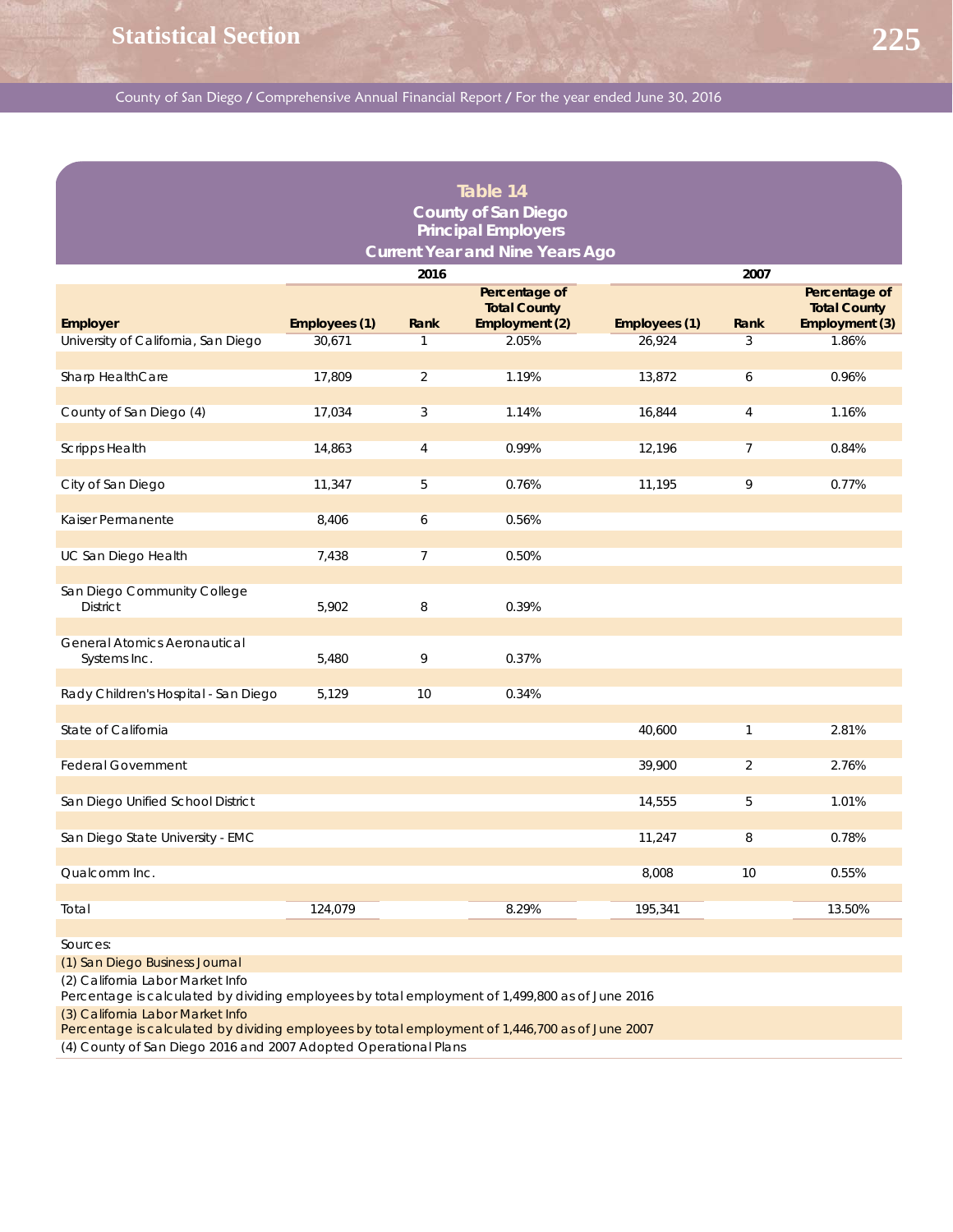| Table 15                                                            |        |                    |        |        |        |  |  |  |  |  |
|---------------------------------------------------------------------|--------|--------------------|--------|--------|--------|--|--|--|--|--|
| <b>County of San Diego</b>                                          |        |                    |        |        |        |  |  |  |  |  |
| <b>Full-time Equivalent County Government Employees by Function</b> |        |                    |        |        |        |  |  |  |  |  |
| <b>Last Ten Fiscal Years</b>                                        |        |                    |        |        |        |  |  |  |  |  |
| <b>Fiscal Year</b>                                                  |        |                    |        |        |        |  |  |  |  |  |
| <b>Function</b>                                                     | 2007   | 2008               | 2009   | 2010   | 2011   |  |  |  |  |  |
|                                                                     |        |                    |        |        |        |  |  |  |  |  |
| General                                                             | 1,505  | 1,538              | 1,515  | 1,487  | 1,477  |  |  |  |  |  |
|                                                                     |        |                    |        |        |        |  |  |  |  |  |
| Public protection                                                   | 7,804  | 8,027              | 7,879  | 7,575  | 7,362  |  |  |  |  |  |
| Public ways and facilities                                          | 373    | 393                | 405    | 390    | 374    |  |  |  |  |  |
|                                                                     |        |                    |        |        |        |  |  |  |  |  |
| <b>Health and sanitation</b>                                        | 2,188  | 2,242              | 2,222  | 2,136  | 2,088  |  |  |  |  |  |
|                                                                     |        |                    |        |        |        |  |  |  |  |  |
| Public assistance                                                   | 3,659  | 3,781              | 3,659  | 3,497  | 3,321  |  |  |  |  |  |
|                                                                     |        |                    |        |        |        |  |  |  |  |  |
| Education                                                           | 295    | 297                | 312    | 293    | 277    |  |  |  |  |  |
| <b>Recreation and cultural</b>                                      | 168    | 180                | 176    | 173    | 169    |  |  |  |  |  |
|                                                                     |        |                    |        |        |        |  |  |  |  |  |
| Total                                                               | 15,992 | 16,458             | 16,168 | 15,551 | 15,068 |  |  |  |  |  |
|                                                                     |        |                    |        |        |        |  |  |  |  |  |
|                                                                     |        |                    |        |        |        |  |  |  |  |  |
|                                                                     |        | <b>Fiscal Year</b> |        |        |        |  |  |  |  |  |
| <b>Function</b>                                                     | 2012   | 2013               | 2014   | 2015   | 2016   |  |  |  |  |  |
| General                                                             | 1,451  | 1,485              | 1,479  | 1,485  | 1,529  |  |  |  |  |  |
|                                                                     |        |                    |        |        |        |  |  |  |  |  |
| Public protection                                                   | 7,430  | 7,638              | 7,859  | 7,923  | 7,882  |  |  |  |  |  |
|                                                                     |        |                    |        |        |        |  |  |  |  |  |
| Public ways and facilities                                          | 367    | 369                | 366    | 356    | 370    |  |  |  |  |  |
|                                                                     |        |                    |        |        |        |  |  |  |  |  |
| <b>Health and sanitation</b>                                        | 2,045  | 2,068              | 2,029  | 1,994  | 1,987  |  |  |  |  |  |
| Public assistance                                                   | 3,440  | 3,728              | 4,160  | 4,368  | 4,462  |  |  |  |  |  |
|                                                                     |        |                    |        |        |        |  |  |  |  |  |
| Education                                                           | 256    | 251                | 246    | 259    | 267    |  |  |  |  |  |
|                                                                     |        |                    |        |        |        |  |  |  |  |  |
| Recreation and cultural                                             | 171    | 162                | 172    | 166    | 171    |  |  |  |  |  |
|                                                                     |        |                    |        |        |        |  |  |  |  |  |
| Total                                                               | 15,160 | 15,701             | 16,311 | 16,551 | 16,668 |  |  |  |  |  |

Source: County of San Diego Auditor and Controller, Central Payroll Administration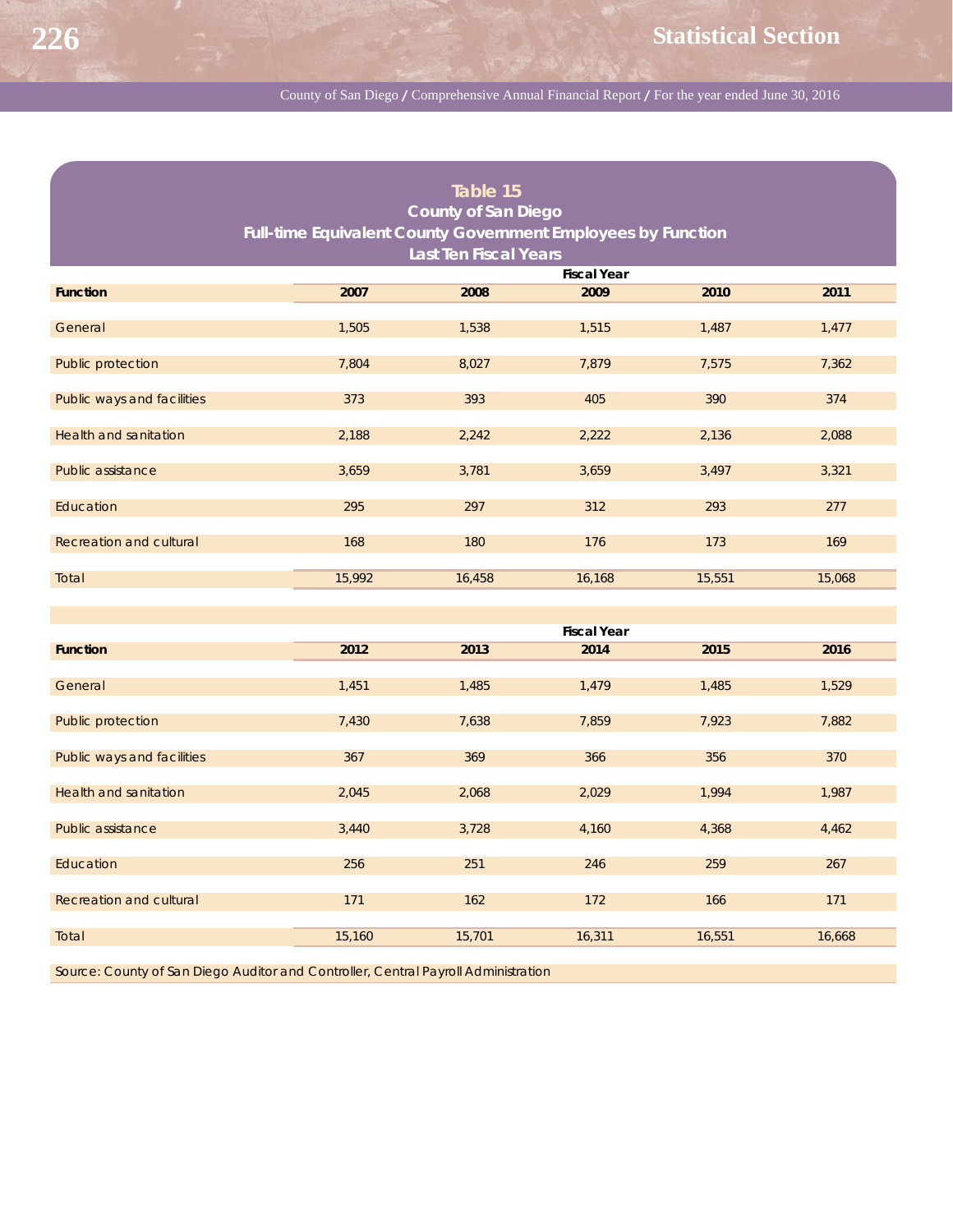## **Table 16 County of San Diego Operating Indicators by Function Last Ten Fiscal Years**

|                                                                                                                                     | <b>Fiscal Year</b> |         |         |         |         |  |
|-------------------------------------------------------------------------------------------------------------------------------------|--------------------|---------|---------|---------|---------|--|
| <b>Function</b>                                                                                                                     | 2007               | 2008    | 2009    | 2010    | 2011    |  |
| General                                                                                                                             |                    |         |         |         |         |  |
| Registrar of Voters: Percent of total mail ballots tallied by the Monday<br>after Election Day                                      | 94.50%             | 99.80%  | 94.00%  | 93.00%  | 94.00%  |  |
| Assessor/Recorder/County Clerk: Percent of mandated assessments<br>completed by close of annual tax roll                            | 100.00%            | 100.00% | 100.00% | 100.00% | 100.00% |  |
| Treasurer-Tax Collector: Secured taxes collected (% of total)                                                                       | 97.20%             | 96.00%  | 96.30%  | 97.00%  | 98.00%  |  |
| <b>Public protection</b>                                                                                                            |                    |         |         |         |         |  |
| Child Support Services: Percent of current support collected (federal<br>performance measure #3)                                    | 50.00%             | 51.00%  | 50.00%  | 53.00%  | 59.00%  |  |
| Sheriff: Number of jail "A" (or unduplicated) bookings                                                                              | 146,566            | 142,357 | 144,756 | 139,314 | 136,451 |  |
| Sheriff: Daily average - number of inmates                                                                                          | 5,118              | 5,209   | 5,141   | 4,751   | 4,622   |  |
| District Attorney: Felony defendants received                                                                                       | 30,357             | 27,849  | 28,150  | 27,744  | 26,619  |  |
| District Attorney: Misdemeanor defendants received                                                                                  | 28,081             | 28,458  | 29,512  | 28,896  | 28,926  |  |
| Planning and Development Services: Percent of building inspections<br>completed next day                                            | 100.00%            | 100.00% | 100.00% | 100.00% | 100.00% |  |
| Planning and Development Services: Average permit center counter<br>wait time (in minutes)                                          | (1)                | (1)     | (1)     | (1)     | (1)     |  |
| Animal Services: Percent of euthanized animals that were treatable                                                                  | 13.80%             | 15.80%  | 15.90%  | 24.00%  | 26.40%  |  |
| Public ways and facilities                                                                                                          |                    |         |         |         |         |  |
| Public Works: Protect water quality through Department of Public<br>Works roads/drainage waste debris removal (cubic yards removed) | 28,700             | 29,580  | 29,180  | 28,802  | 27,680  |  |
| Health and sanitation                                                                                                               |                    |         |         |         |         |  |
| Regional Operations: Children age 0-4 years receive age-<br>appropriate vaccines                                                    | (1)                | (1)     | (1)     | 99.00%  | 99.00%  |  |
| Regional Operations: Children age 11-18 years receive age-<br>appropriate vaccines                                                  | (1)                | (1)     | (1)     | 97.00%  | 97.00%  |  |
| Regional Operations: Children age 0-18 years receive age-<br>appropriate vaccines                                                   | (1)                | (1)     | (1)     | (1)     | (1)     |  |
| Behavioral Health Services: Wait time for children's mental health<br>outpatient treatment                                          | 4 days             | 4 days  | 7 days  | 5 days  | 5 days  |  |
| Public assistance                                                                                                                   |                    |         |         |         |         |  |
| Aging & Independence Services: Face-to-face adult protective<br>services investigations within 10 days                              | 96.00%             | 95.00%  | 96.00%  | 95.00%  | 96.00%  |  |
| Child Welfare Services: Foster children in 12th grade who achieve<br>high school completion (diploma, certificate or equivalent)    | 83.00%             | 86.00%  | 87.00%  | 85.20%  | 82.00%  |  |
| Child Welfare Services: Family participation in joint case planning<br>and meetings quarterly                                       | (1)                | (1)     | (1)     | (1)     | (1)     |  |
| Self-Sufficiency Services: CalWORKs applications processed timely to<br>help eligible families become more self-sufficient          | (1)                | (1)     | (1)     | (1)     | (1)     |  |
| Education                                                                                                                           |                    |         |         |         |         |  |
| County Library: Annual average circulation per item                                                                                 | 3.08               | 3.10    | 5.44    | 6.46    | 9.95    |  |
| <b>Recreation and cultural</b>                                                                                                      |                    |         |         |         |         |  |
| Parks and Recreation: Number of parkland acres owned and<br>effectively managed                                                     | 41,100             | 41,500  | 45,043  | 44,616  | 45,187  |  |
| Parks and Recreation: Number of miles of trails managed in the<br>County trails program                                             | 305                | 315     | 320     | 325     | 326     |  |
|                                                                                                                                     |                    |         |         |         |         |  |
| (1) Trend data not available<br>Source: Various County departments                                                                  |                    |         |         |         |         |  |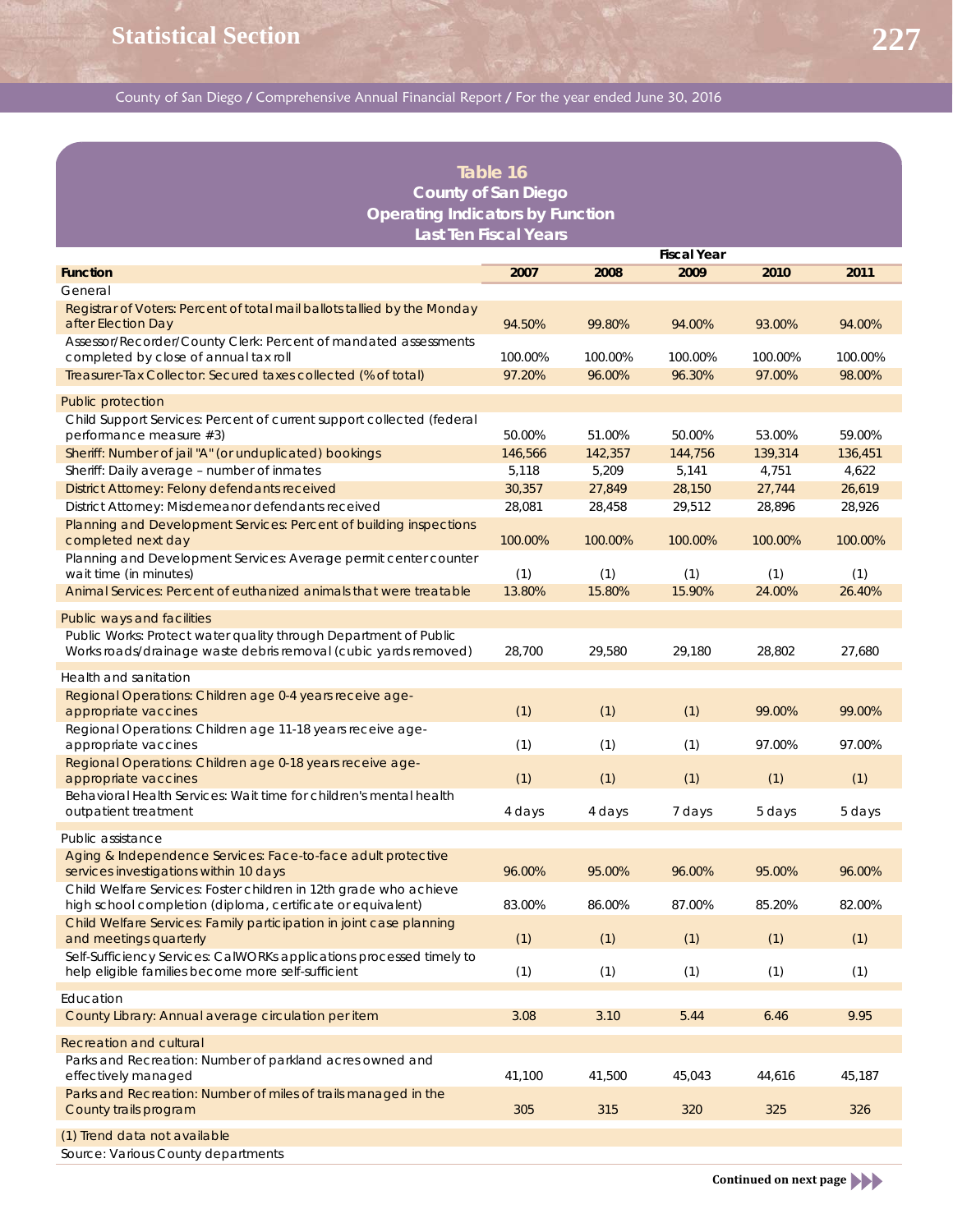| Table 16<br><b>County of San Diego</b>                                                                                                                            |                    |         |            |         |         |  |  |  |  |
|-------------------------------------------------------------------------------------------------------------------------------------------------------------------|--------------------|---------|------------|---------|---------|--|--|--|--|
| <b>Operating Indicators by Function</b>                                                                                                                           |                    |         |            |         |         |  |  |  |  |
| <b>Last Ten Fiscal Years</b><br>(Continued)                                                                                                                       |                    |         |            |         |         |  |  |  |  |
|                                                                                                                                                                   | <b>Fiscal Year</b> |         |            |         |         |  |  |  |  |
| <b>Function</b>                                                                                                                                                   | 2012               | 2013    | 2014       | 2015    | 2016    |  |  |  |  |
| General                                                                                                                                                           |                    |         |            |         |         |  |  |  |  |
| Registrar of Voters: Percent of total mail ballots tallied by the Monday<br>after Election Day                                                                    | 98.00%             | 74.30%  | 99.00%     | 98.00%  | 75.00%  |  |  |  |  |
| Assessor/Recorder/County Clerk: Percent of mandated assessments<br>completed by close of annual tax roll                                                          | 99.00%             | 99.00%  | 100.00%    | 100.00% | 100.00% |  |  |  |  |
| Treasurer-Tax Collector: Secured taxes collected (% of total)                                                                                                     | 97.00%             | 98.00%  | 99.10%     | 99.10%  | 99.30%  |  |  |  |  |
|                                                                                                                                                                   |                    |         |            |         |         |  |  |  |  |
| Public protection<br>Child Support Services: Percent of current support collected (federal                                                                        |                    |         |            |         |         |  |  |  |  |
| performance measure #3)                                                                                                                                           | 64.00%             | 67.00%  | 68.00%     | 71.00%  | 72.00%  |  |  |  |  |
| Sheriff: Number of jail "A" (or unduplicated) bookings                                                                                                            | 130,044            | 126,836 | 89,936     | 82,702  | 81,975  |  |  |  |  |
| Sheriff: Daily average - number of inmates                                                                                                                        | 4,846              | 5,274   | 5,706      | 5,226   | 5,152   |  |  |  |  |
| District Attorney: Felony defendants received                                                                                                                     | 25,983             | 27,745  | 27,424     | 22,302  | 21,281  |  |  |  |  |
| District Attorney: Misdemeanor defendants received                                                                                                                | 26,800             | 25,080  | 27,441     | 31,242  | 31,684  |  |  |  |  |
| Planning and Development Services: Percent of building inspections<br>completed next day                                                                          | 100.00%            | 100.00% | 98.00%     | 98.00%  | (1)     |  |  |  |  |
| Planning and Development Services: Average permit center counter                                                                                                  |                    |         |            |         |         |  |  |  |  |
| wait time (in minutes)                                                                                                                                            | (1)                | (1)     | 31         | 25      | 25      |  |  |  |  |
| Animal Services: Percent of euthanized animals that were treatable                                                                                                | 25.30%             | 28.00%  | 20.00%     | 12.80%  | 0.00%   |  |  |  |  |
| Public ways and facilities<br>Public Works: Protect water quality through Department of Public<br>Works roads/drainage waste debris removal (cubic yards removed) | 25,404             | 25,000  | 60,045     | 27,010  | 22,152  |  |  |  |  |
| Health and sanitation                                                                                                                                             |                    |         |            |         |         |  |  |  |  |
| Regional Operations: Children age 0-4 years receive age-<br>appropriate vaccines                                                                                  | 99.00%             | 99.50%  | (1)        | (1)     | (1)     |  |  |  |  |
| Regional Operations: Children age 11-18 years receive age-<br>appropriate vaccines                                                                                | 99.00%             | 99.40%  | (1)        | (1)     | (1)     |  |  |  |  |
| Regional Operations: Children age 0-18 years receive age-<br>appropriate vaccines                                                                                 | (1)                | (1)     | 99.00%     | 99.00%  | 100.00% |  |  |  |  |
| Behavioral Health Services: Wait time for children's mental health<br>outpatient treatment                                                                        | 5 days             | 4 days  | $3.5$ days | (1)     | (1)     |  |  |  |  |
|                                                                                                                                                                   |                    |         |            |         |         |  |  |  |  |
| Public assistance                                                                                                                                                 |                    |         |            |         |         |  |  |  |  |
| Aging & Independence Services: Face-to-face adult protective<br>services investigations within 10 days                                                            | 96.00%             | 97.00%  | 95.00%     | 97.00%  | 96.00%  |  |  |  |  |
| Child Welfare Services: Foster children in 12th grade who achieve<br>high school completion (diploma, certificate or equivalent)                                  | 79.00%             | 83.00%  | 79.00%     | (1)     | (1)     |  |  |  |  |
| Child Welfare Services: Family participation in joint case planning<br>and meetings quarterly                                                                     | (1)                | (1)     | (1)        | 56.00%  | 77.00%  |  |  |  |  |
| Self-Sufficiency Services: CalWORKs applications processed timely to<br>help eligible families become more self-sufficient                                        | (1)                | (1)     | (1)        | 96.00%  | 97.00%  |  |  |  |  |
| Education                                                                                                                                                         |                    |         |            |         |         |  |  |  |  |
| County Library: Annual average circulation per item                                                                                                               | 7.98               | 7.52    | 6.84       | 7.47    | 7.82    |  |  |  |  |
|                                                                                                                                                                   |                    |         |            |         |         |  |  |  |  |
| Recreation and cultural<br>Parks and Recreation: Number of parkland acres owned and                                                                               |                    |         |            |         |         |  |  |  |  |
| effectively managed                                                                                                                                               | 45,661             | 47,270  | 47,907     | 48,098  | 48,565  |  |  |  |  |
| Parks and Recreation: Number of miles of trails managed in the<br>County trails program                                                                           | 329                | 330     | 336        | 359     | 363     |  |  |  |  |
| (1) Trend data not available<br>Source: Various County departments                                                                                                |                    |         |            |         |         |  |  |  |  |